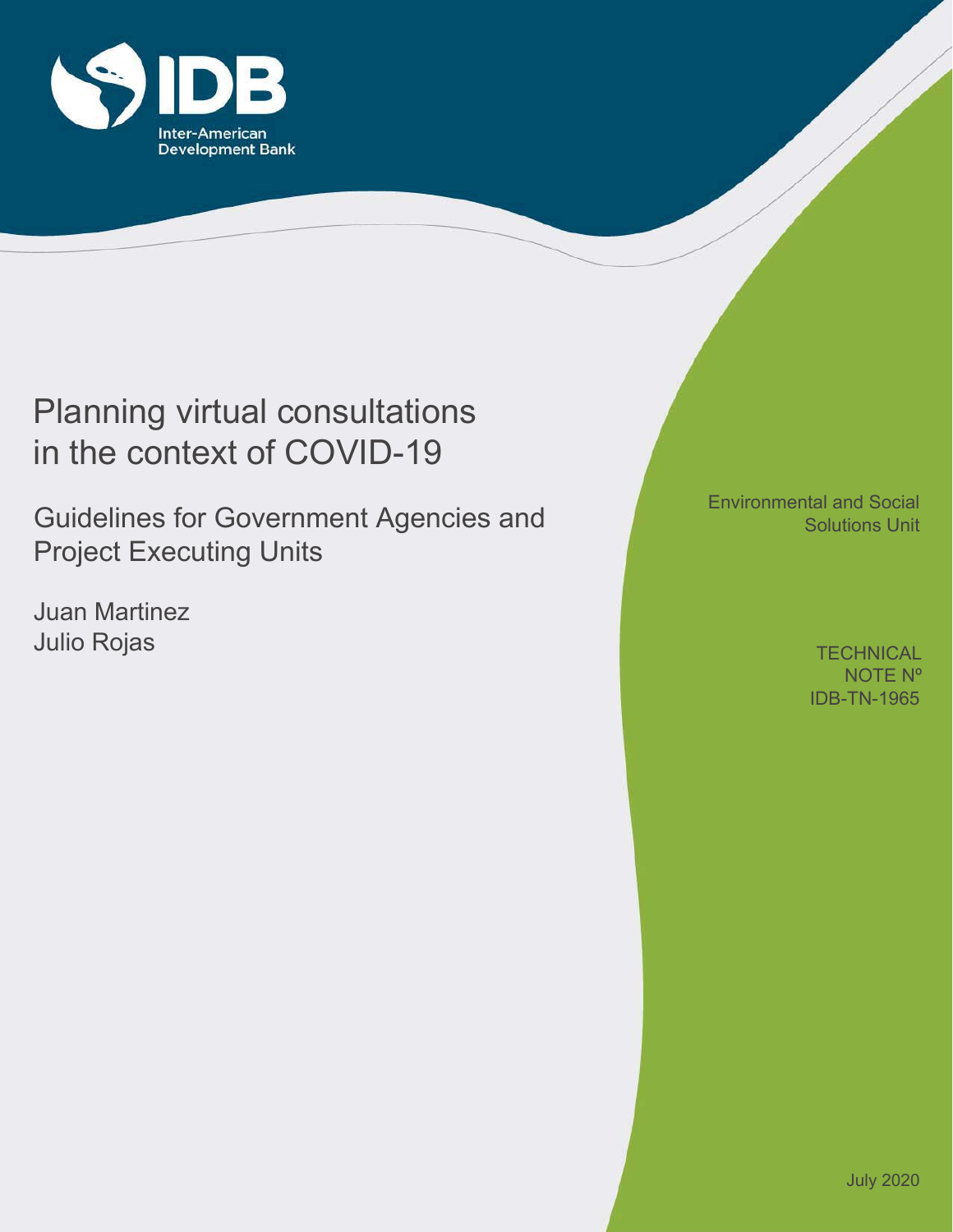# Planning virtual consultations in the context of COVID-19

Guidelines for Government Agencies and Project Executing Units

Juan Martinez Julio Rojas

Environmental and Social Solutions Unit

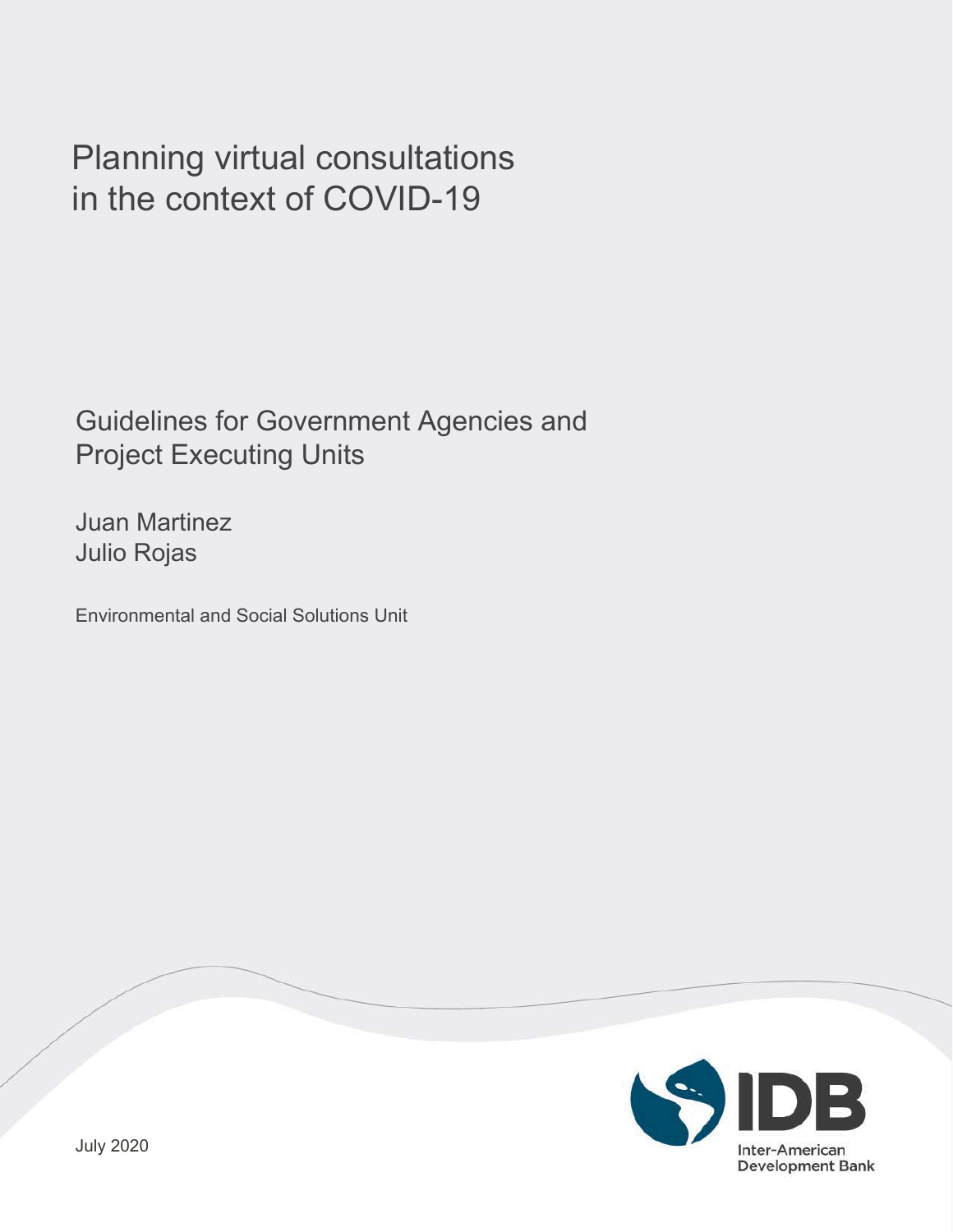Cataloging-in-Publication data provided by the Inter-American Development Bank Felipe Herrera Library

Martínez, Juan Antonio. Planning virtual consultations in the context of COVID-19: Guidelines for Government Agencies and Project Executing Units / Juan Antonio Martínez, Julio Rojas. p. cm. - (IDB Technical Note ; 1965) 1. Economic development projects-Latin America-Citizen participation. 2. Economic development projects-Latin America-Environmental aspects. 3. Economic development projects-Latin America social aspects. 4. Internet videoconferencing-Latin America. 5. Coronavirus infections-Latin America-Prevention. I. Rojas, Julio. II. Inter-American Development Bank. Environmental and Social Solutions Unit. III. Title. IV. Series. IDB-TN-1965

JEL codes: O15; O19; P48; Q56

Keywords: public consultation, stakeholder participation, COVID-19

#### http://www.iadb.org

Copyright © 2020 Inter-American Development Bank. This work is licensed under a Creative Commons IGO 3.0 Attribution-NonCommercial-NoDerivatives (CC-IGO BY-NC-ND 3.0 IGO) license (http://creativecommons.org/licenses/by-nc-nd/3.0/igo/ legalcode) and may be reproduced with attribution to the IDB and for any non-commercial purpose. No derivative work is allowed.

Any dispute related to the use of the works of the IDB that cannot be settled amicably shall be submitted to arbitration pursuant to the UNCITRAL rules. The use of the IDB's name for any purpose other than for attribution, and the use of IDB's logo shall be subject to a separate written license agreement between the IDB and the user and is not authorized as part of this CC-IGO license.

Note that link provided above includes additional terms and conditions of the license.

The opinions expressed in this publication are those of the authors and do not necessarily reflect the views of the Inter-American Development Bank, its Board of Directors, or the countries they represent.

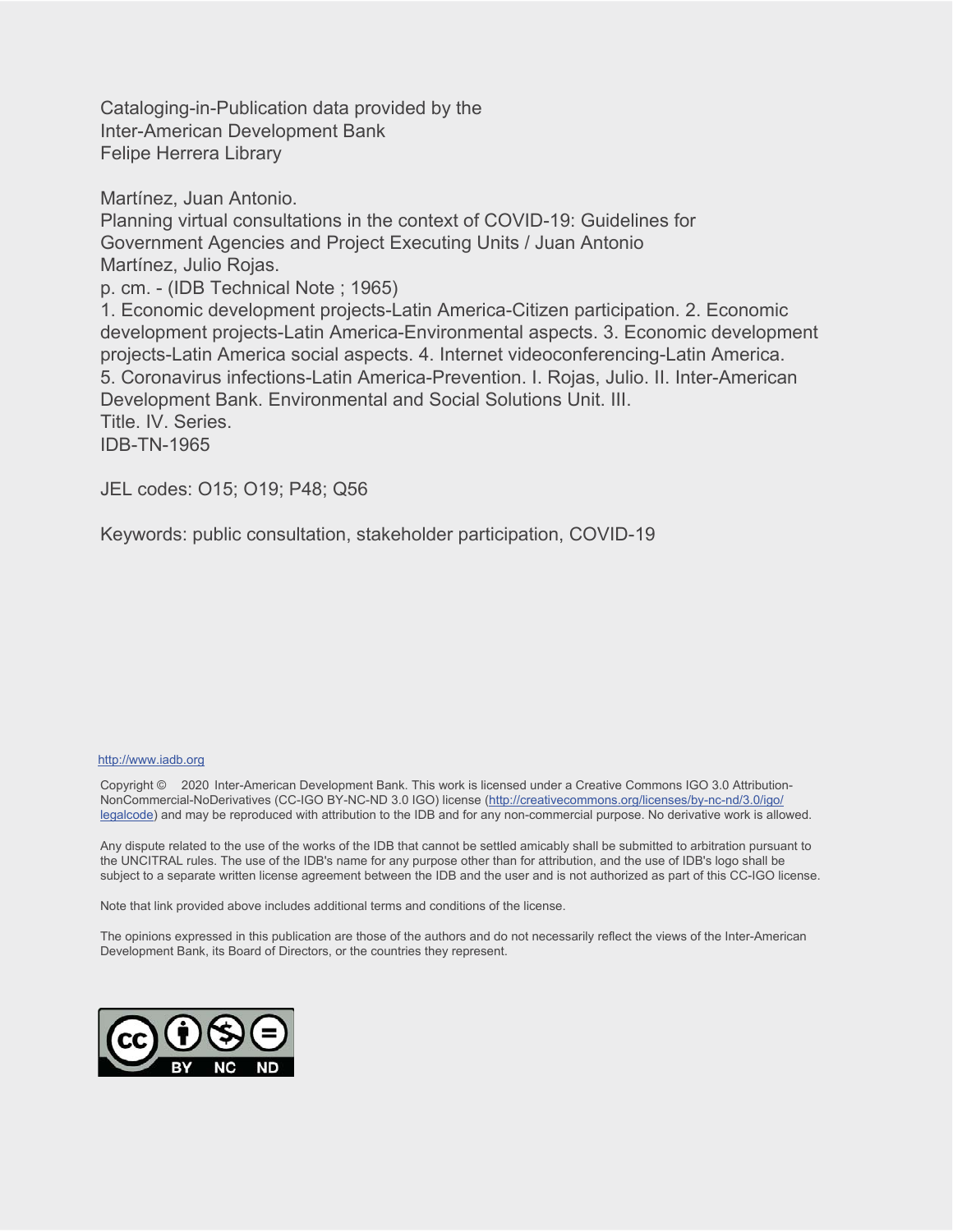## <span id="page-3-0"></span>Acknowledgments

This note was prepared under the direction of Joseph Christofer Milewski, head of the Environmental and Social Solutions Unit, reporting to the Vice Presidency for Sectors and Knowledge of the Inter-American Development Bank.

The main authors of this note are Juan Martinez, Social Practice Leader, and Julio Rojas, Social Specialist. Soraya Senosier, Patricia Henriquez, Pilar Larreamendy, Alessandro Sidore, and Julia Miguez contributed relevant sections of this note.

The review of this note was conducted by a team of VPS/ESG environmental and social specialists, and it has undergone a Quality and Risk Review (QRR) process. Special thanks to Javier Game, Ernesto Monter, María Cristina Landázuri-Levey, and María Cecilia Ramirez who commented and provided contributions for the preparation of this guidance note.

This note is the property of the IDB and must not be reproduced for commercial purposes. The opinions expressed in the note are from their authors and do not necessarily represent the views or opinions of the IDB Executive Board or the countries they represent. This note was originally written in Spanish.

Note on future updates. This note was prepared in the context of a global pandemic and during the first months of the COVID-19 outbreak. The note will be reviewed and updated to address the changing nature of the global emergency.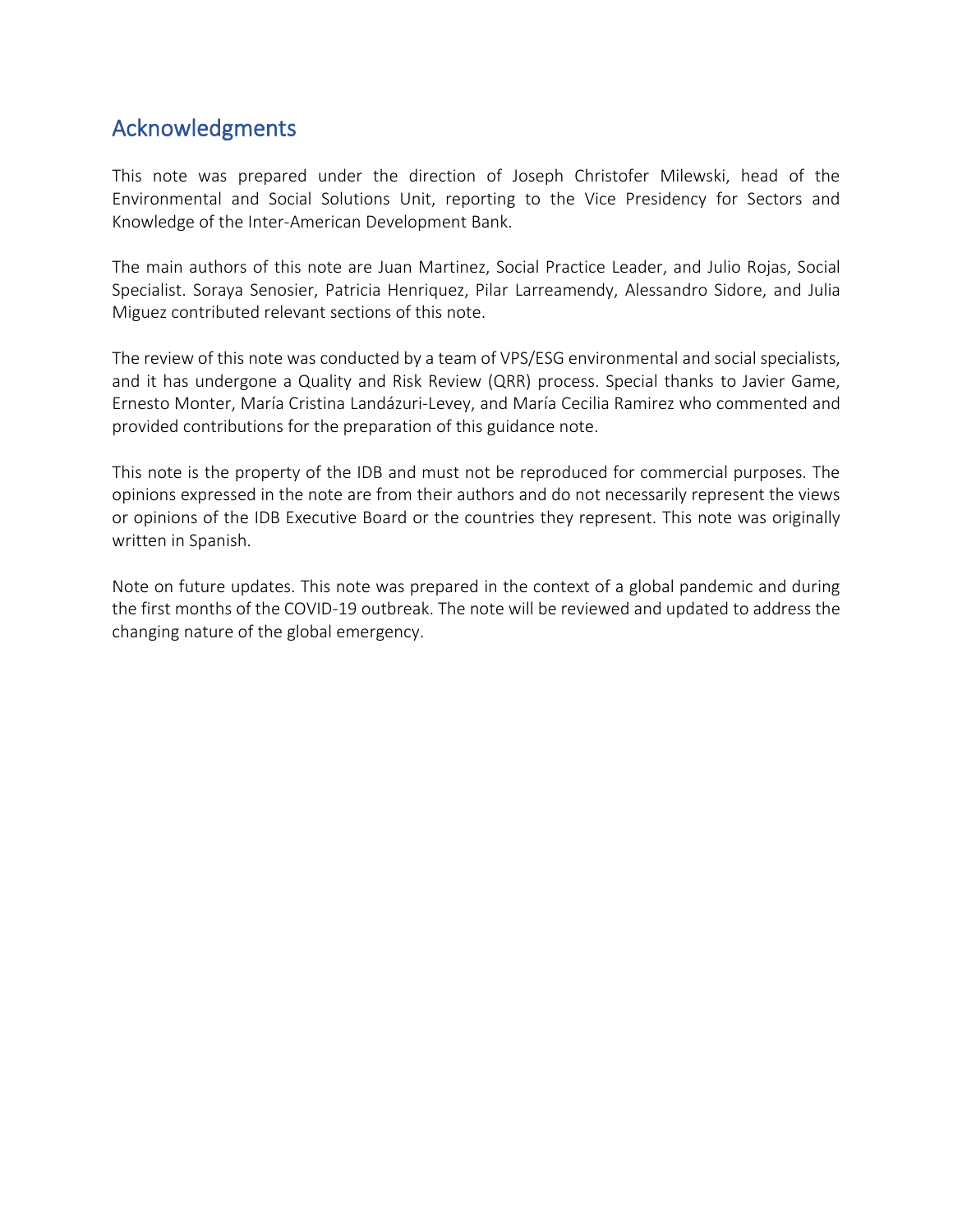# Table of Contents

| 1.     |                                                                                               |
|--------|-----------------------------------------------------------------------------------------------|
| 2.     |                                                                                               |
| 3.     |                                                                                               |
| 4.     |                                                                                               |
| 5.     |                                                                                               |
| 6.     | Preparation, implementation, and documentation of the virtual consultation  14                |
| (i)    |                                                                                               |
| (ii)   | Mapping and analysis of stakeholders and preparation of the virtual consultation plan  14     |
| (iii)  |                                                                                               |
| (iv)   |                                                                                               |
| (v)    | Suitable virtual forums and methods for the consultation process based on the socio-economic, |
| (vi)   |                                                                                               |
| (vii)  |                                                                                               |
| (viii) |                                                                                               |
| (ix)   |                                                                                               |
|        |                                                                                               |
|        |                                                                                               |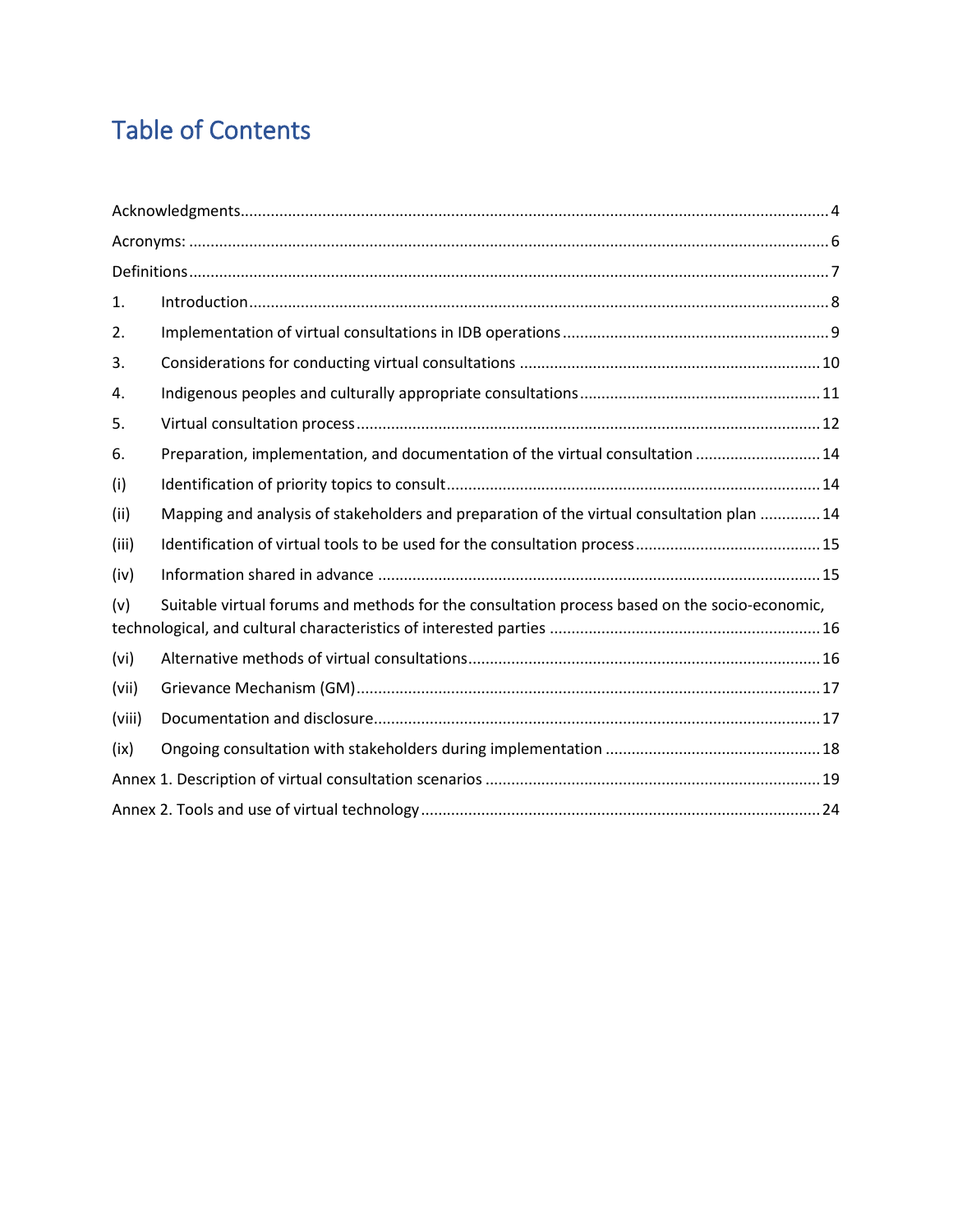# <span id="page-5-0"></span>Acronyms:

| COVID-19    | Corona Virus 2019                                    |
|-------------|------------------------------------------------------|
| ESA         | <b>Environmental and Social Analysis</b>             |
| <b>ESG</b>  | <b>IDB Environmental and Social Solutions Unit</b>   |
| <b>ESIA</b> | <b>Environmental and Social Impact Assessment</b>    |
| <b>ESMP</b> | Environmental and Social Management Plan             |
| <b>ESMR</b> | <b>Environmental and Social Management Report</b>    |
| <b>ESS</b>  | <b>Environmental and Social Strategy</b>             |
| <b>FPIC</b> | <b>Free Prior and Informed Consent</b>               |
| GA          | <b>Government Agencies</b>                           |
| GM          | <b>Grievance Mechanism</b>                           |
| IDB         | Inter-American Development Bank                      |
| LAC         | Latin America and the Caribbean                      |
| <b>PAHO</b> | Pan American Health Organization                     |
| PEU         | <b>Project Executing Units</b>                       |
| <b>SCA</b>  | Sociocultural Analysis                               |
| <b>SESA</b> | <b>Strategic Environmental and Social Assessment</b> |
| WHO         | World Health Organization                            |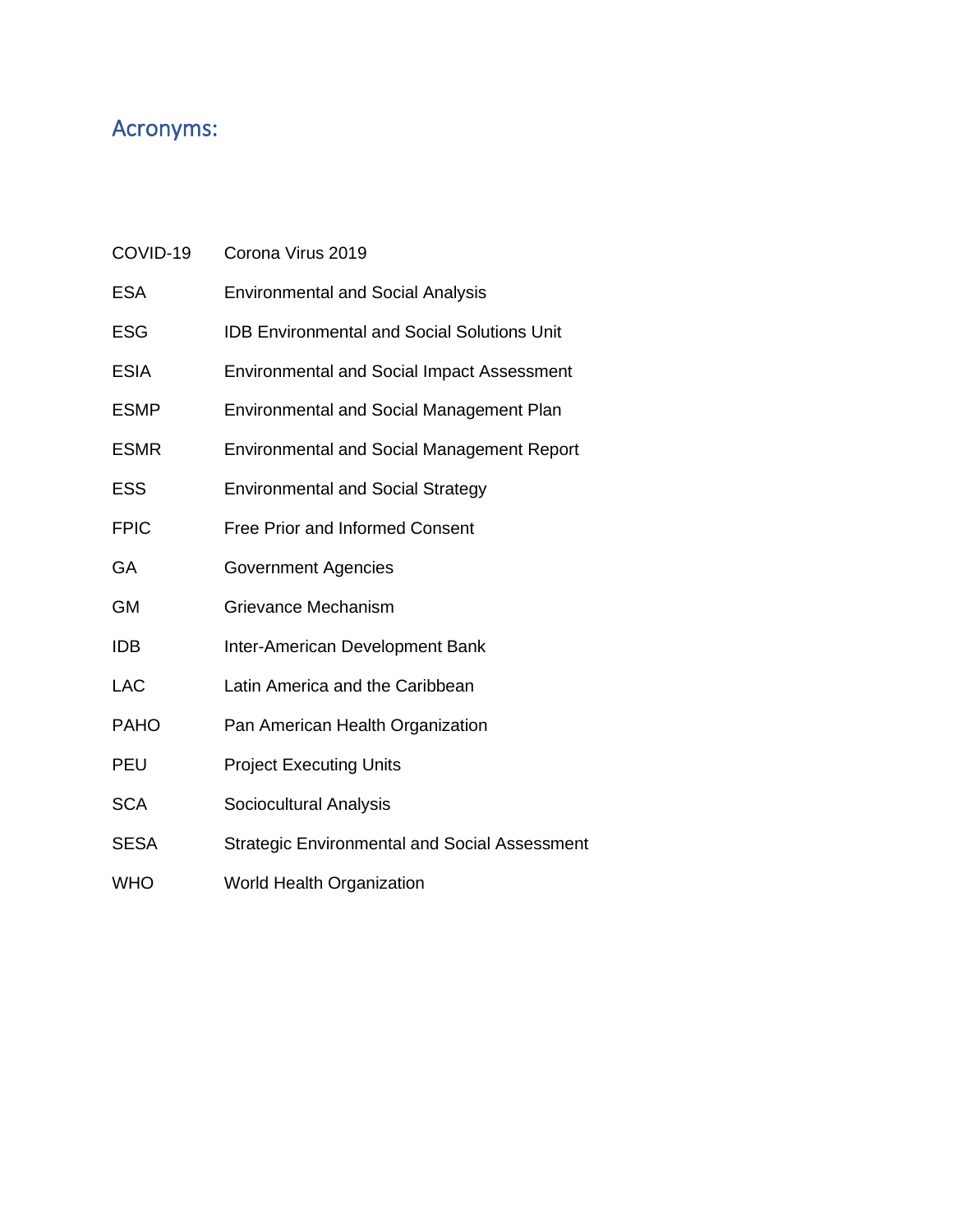# <span id="page-6-0"></span>**Definitions**

The consultation is significant when it is conducted with a methodology and planning that achieves the objective to inform and involve all parties interested in and affected by the project. For more details, see the guide published by the IDB<sup>1</sup>.

COVID-19<sup>2</sup>: Respiratory infectious disease caused by a new coronavirus detected in China. The WHO declared the disease a pandemic in March 2020. The disease is currently under investigation, and at the time of writing this guide, according to the WHO, the virus can transmitted in two ways, (i) person to person through respiratory droplets that are produced when an infected person coughs or sneezes and these droplets contact another person through the eyes, mouth, and nose, and (ii) through contact with contaminated surfaces or objects, if a person touches a surface or object that has the virus and then touches their mouth, nose, or eyes.

Government agencies: Refers to borrowers responsible for the execution of projects financed by the IDB (Investment Projects, Investment Donations, and Investment Guarantees), regardless of the source of resource.

Infectious diseases (also called infectious or communicable): according to the WHO<sup>3</sup> the infectious diseases are caused by pathogenic microorganisms like bacteria, viruses, parasites or fungi. These diseases can be transmitted, directly or indirectly, from one person to another. For the WHO list of infectious diseases, see footnote<sup>4</sup>.

Public Consultations: Process of socialization of a project in which the affected and interested parties are informed about the project, as well as its negative socio-environmental impacts, the mitigation measures, and the mechanism for dealing with complaints and claims of the project. Likewise, this process includes a space so that the aforementioned parties can express their opinions, concerns, and opportunities to improve the socio-environmental issues of the project.

<sup>1</sup> <https://publications.iadb.org/es/publicacion/17469/consulta-significativa-con-las-partes-interesadas>

<sup>2</sup> <https://www.cdc.gov/coronavirus/2019-ncov/index-sp.html>

<https://www.who.int/es/emergencies/diseases/novel-coronavirus-2019/advice-for-public/q-a-coronaviruses>

<sup>3</sup> [https://www.who.int/topics/infectious\\_diseases/es/](https://www.who.int/topics/infectious_diseases/es/)

<sup>4</sup> [https://www.who.int/topics/infectious\\_diseases/factsheets/es](https://www.who.int/topics/infectious_diseases/factsheets/es)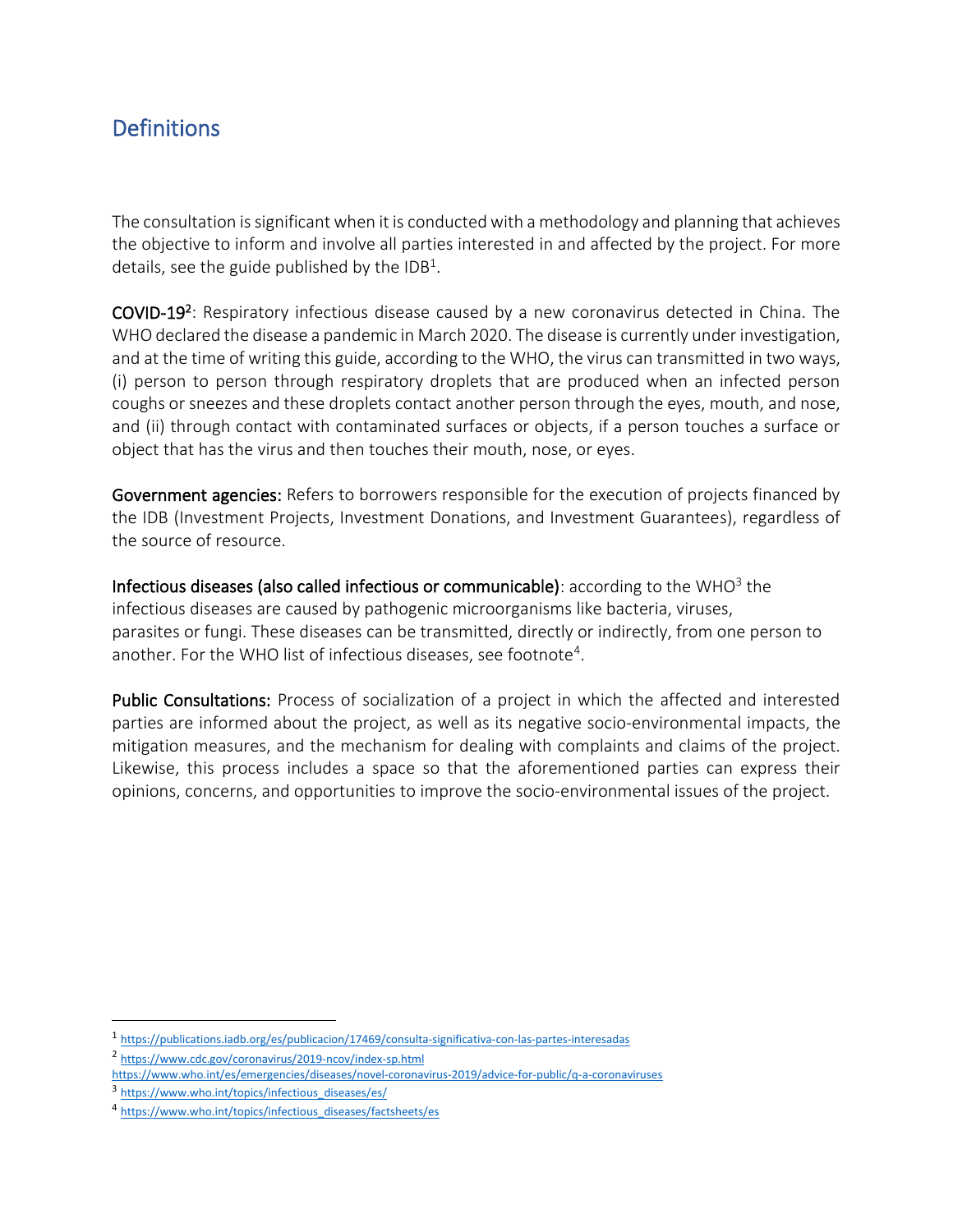## <span id="page-7-0"></span>1. Introduction

In order to provide a timely response to the global crisis resulting from the expansion of COVID-19 and to support LAC countries in their response, the Inter-American Development Bank (IDB) has prepared a strategy that considers: i) the preparation of a set of prototype projects in different sectors that will serve as the basis for the expedited preparation of loan operations; and ii) the restructuring of the portfolio of projects in execution in order to allocate part of the remaining resources to combat the health crisis and the economic crisis that could occur in the region. The operations within the strategy mentioned above will be approved by the Bank following an expedited procedure with short deadlines.

As a consequence of the crisis unleashed by the expansion of COVID-19, the governments of the region have issued regulations aimed at limiting meetings and the movement of people, as well as maintaining a social distancing in order to prevent the spread of the virus, a situation that could extend for a period of time not yet determined. These restrictions have implications for operations that the IDB supports, in particular with regard to the requirement to carry out public consultations and maintaining a continuous relationship with stakeholders in projects, both in the preparation stage as well as in execution (OP703, B6).

In this scenario, the present guidance note contains guidelines and recommendations that should be taken into account in order to plan and carry out the virtual consultation, as well as maintaining continued stakeholder participation during the COVID-19 pandemic.

This guidance note will be updated regularly as necessary in the event of changes in the situation or as a result of experiences in the region during the execution and implementation of this note.

Objective. Provide guidance and solutions to the different Government Agencies (GA) and Project Executing Units (PEU) financed by the IDB, to plan and conduct a significant virtual consultation<sup>5</sup> with stakeholders in the preparation and implementation of the different modalities of operations that are under its responsibility, with special attention to those that are in preparation, as well as those that have scheduled public consultation within the current situation and thus be able to respond to the challenges created by the presence of COVID-19.

It is important to highlight that, any alternative technique to conduct consultations and stakeholder participation, should be developed in accordance with national laws and regulations, especially those related to the use of modes of communication. The recommendations and suggested alternatives in this note, especially for the use of virtual technology, must be confirmed that they are in concordance with existing laws and regulations, as well as the socio-cultural context applicable to each project.

<sup>&</sup>lt;sup>5</sup> Virtual means any type of consultation that is not carried out in-person, for example, through the use of digital media (see Annex 2 of this note) and that the process described in section 6 of this note also applies.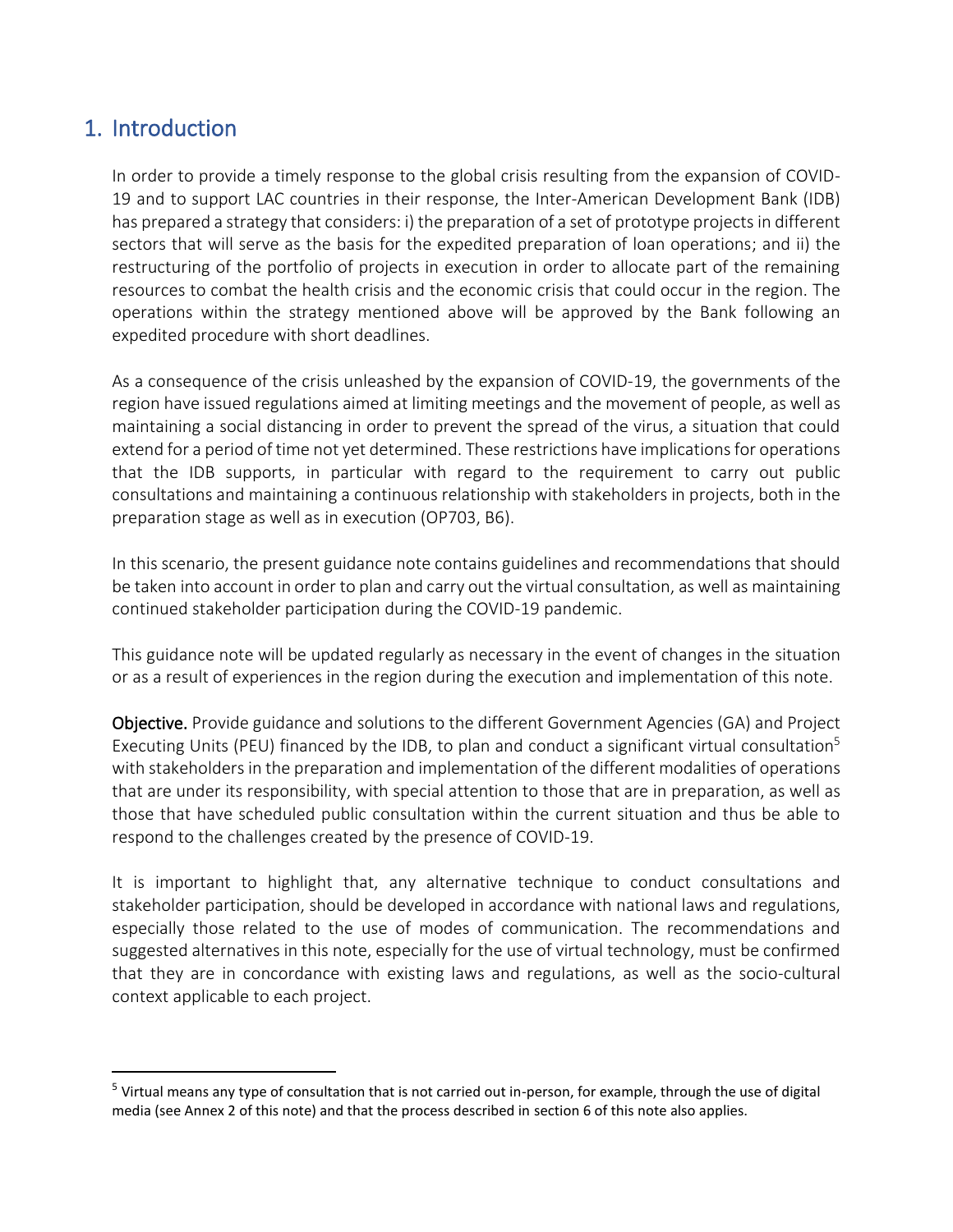# <span id="page-8-0"></span>2. Implementation of virtual consultations in IDB operations

The following operations will be able to plan and develop virtual consultations:

Operations prioritized by the countries of the region, in response to public health issues, security networks for vulnerable populations, economic productivity, employment, and fiscal policies in the context of the COVID-19 pandemic, financed through: (i) the approval of new operations; and (ii) approval of modifications to IDB loan operations in progress.

To date, the IDB has prepared the following project prototypes for new operations in the context of COVID-19: (i) Immediate Public Health Response to contain and control Coronavirus and mitigate its effect on service delivery; (ii) Support for Vulnerable Populations affected by Coronavirus; (iii) Global credit program for the defense of the Productive Network and Employment; and (iv) Program for Strengthening Public Policy and Fiscal Management to attend to the health crisis and economic crisis caused by COVID-19.

When the IDB, together with the governments, has defined specific projects based on the prototypes previously mentioned, environmental and social assessments will be prepared, virtual public consultations will be held, and environmental and social management plans will be prepared for each of these projects, including technical cooperation, when they are part of the projects, based on the studies and previously developed generic plans. Depending on the information available in each case, including the information gathered in the virtual consultation process, these studies could take the form of an Environmental and Social Analysis (ESA) or a Strategic Environmental and Social Assessment (SESA); in both cases, with their respective Environmental and Social Management Plans (ESMP) or Strategic ESMP in the case of the SESAs. These documents must be prepared in a scenario in which the deadlines will be a key constraint.

Approval of modifications to IDB loan operations in progress. Many countries, as part of their strategy to face the COVID-19 crisis, proposed to the IDB the modification of loan operations in execution to attend this emergency. In these cases, for the purpose of new proposed activities, the virtual consultation will help to incorporate the opinions of affected people, including their preferences for participation in the planned activities.

Operations with moderate and significant adverse impacts. Includes all those operations that are not part of the prioritized operations by the countries in the context of the COVID-19 Pandemic mentioned above, and considers the operations that are in preparation and that have moderate (Category B) and significant (Category A) adverse socio-environmental impacts. These operations need to socialize and consult the social and environmental assessments as well as the management plans, and will follow the regular preparation processes. For these operations, the virtual consultation processes can be used on a case-by-case basis, analyzing their origin with the support of the environmental and social specialists from the ESG unit of the IDB assigned to these operations.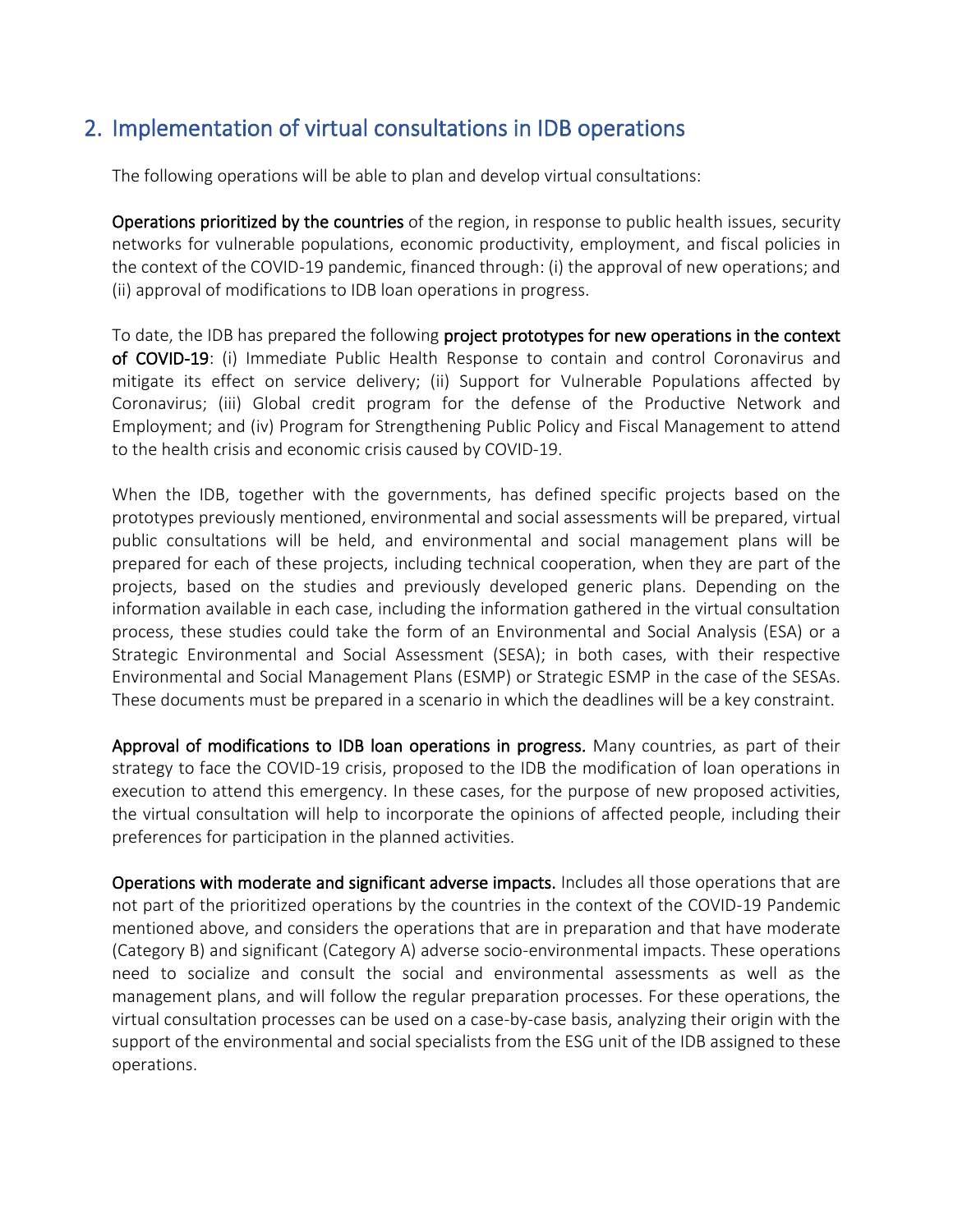# <span id="page-9-0"></span>3. Considerations for conducting virtual consultations

Stages of the Project. Virtual consultations may be carried out considering the respective stage of each project in relation to its progress, either in the preparation phase or in implementation.

Virtual consultations follow the same process for preparing in person consultations. The individual responsible for determining if it is feasible to carry out the virtual consultation will be the ESG specialist assigned to the respective operation in coordination with the project team leader, after having developed a detailed analysis of the possibilities, evaluated access to technology, and determined whether interested and affected groups can participate. This analysis also includes the participation of the PEU, responsible for the consultation process.

The consultation plan and the actions to follow will be described in: (i) the environmental and social strategy (ESS); and (ii) the environmental and social management report (ESMR).

When it is determined that it is possible to conduct a virtual consultation, the provisions of section 6 and Annex 1 will be followed. Virtual consultations can be implemented for:

- Operations in early stages of preparation in which social and environmental documents and instruments (ESA, SESA, ESMP, etc.) have not yet been prepared and the stakeholders and affected parties have not been identified.
- Operations in advanced stages of preparation in which the development of social and environmental documents and instruments is ongoing and close to being finalized. At this stage, the stakeholders have already been identified as have affected communities and/or individuals and the environmental and social documents are ready to proceed with publication *("fit for disclosure ")* on the IDB website and, if applicable, on the respective GA website.
- Operations in implementation, in which public consultation and the activities of stakeholder engagement, through a consultation plan, have been planned and the results of public consultations have been incorporated into the different documents and instruments of the project (ESIA, ESMP, etc.).

Project Impacts. The associated adverse environmental and social impacts, generated by the project construction and operation activities, will determine the magnitude and level of effort for virtual consultation and methods to maintain continued stakeholder engagement. Accordingly, two possible modes are presented which, due to the type of operations that the IDB supports, it is feasible to carry out virtual consultations.

• Operations with moderate adverse socio-environmental impacts. This type of operation could include the following cases: (i) The intervention area has been identified; (ii) The involuntary resettlement and/or economic displacement is minor or non-existent; (iii)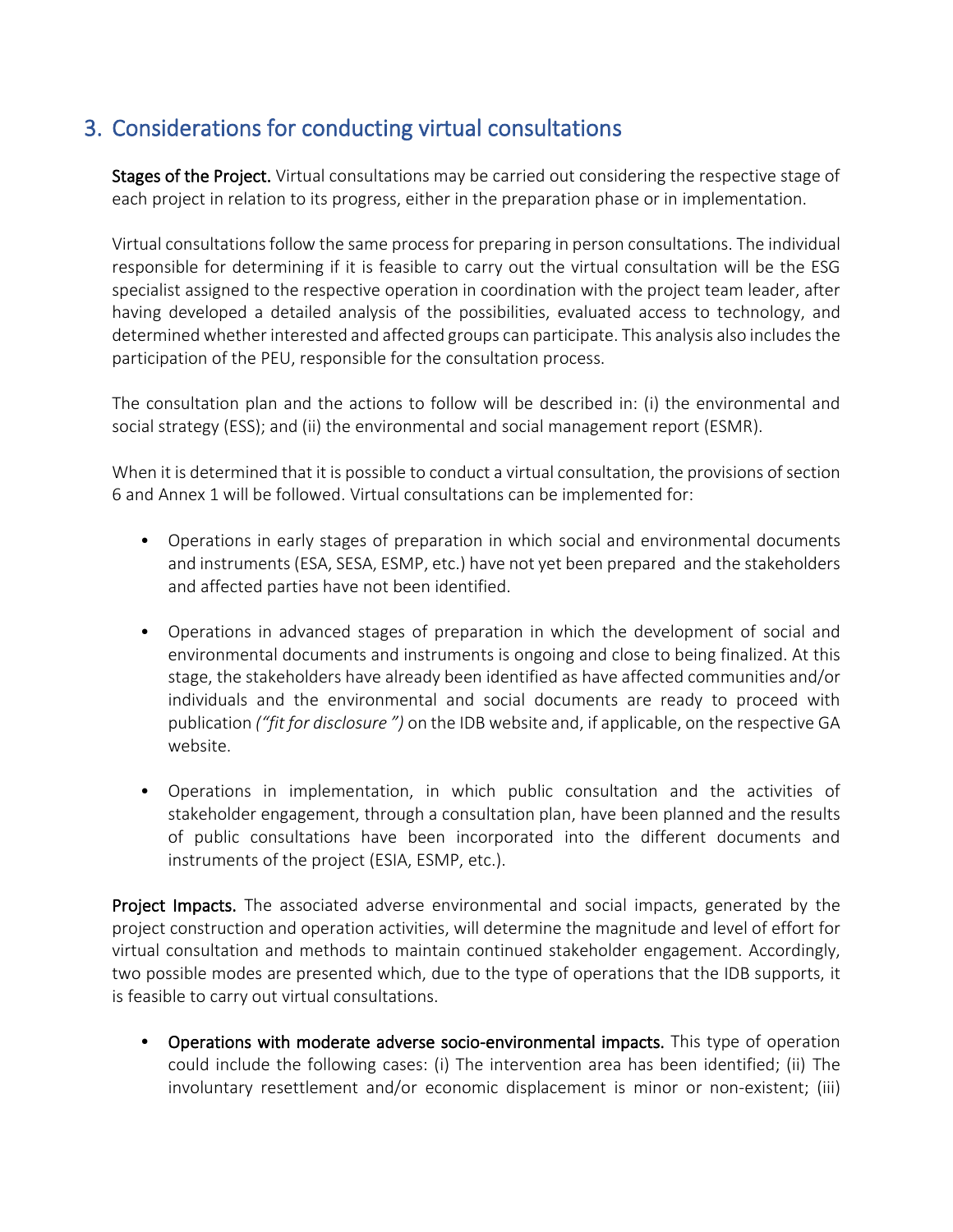Vulnerable populations are not affected; (iv) Indigenous peoples are not significantly affected; (v) The expectation that direct and indirect environmental and social impacts will be generated, as well as social risk is moderate, local in nature and limited in magnitude and scale, short term, and well defined; (vi) Environmental and social mitigation measures have been identified, have been tested, and are ready to be implemented; and (vii) It is expected that the project does not generate significant negative social or environmental impacts.

• Operations with significant potential adverse impacts. These operations could include the following cases: (i) The intervention areas have not been identified or defined; (ii) Includes multiple project implementation areas (provinces, municipalities and / or regions); (iii) Large-scale involuntary resettlement and/or large-scale economic displacement will or could occur; (iv) Sociocultural Analysis (SCA) and Free Prior and Informed Consent (FPIC) is required, given the presence of indigenous peoples in the project's area of influence; (v) The expected direct and indirect impacts, as well as the associated risks, are of high magnitude and long term; and (vi) There is a high degree of uncertainty regarding the potential environmental and social impacts, as well as the required mitigation and compensation measures.

## <span id="page-10-0"></span>4. Indigenous peoples and culturally appropriate consultations

IDB Operational Policy 765 establishes that *"For* cases of particularly significant potential adverse impacts that carry a high degree of risk to the physical, territorial or cultural integrity of the affected indigenous peoples or groups, the Bank will further require and verify that the project proponent demonstrate that it has, through a good faith negotiation process, obtained agreements regarding the operation and measures to address the adverse impacts to support, in the Bank's judgment, the sociocultural viability of the operation.*"* The IDB requires a minimum of two rounds of consultations with the indigenous communities regardless of whether the operation is a Category A or B project.

#### Considerations:

- Once the presence of indigenous peoples in the project's area of influence has been determined, identified indigenous peoples should be consulted using formats and languages understandable to them. This may require the translation of key documents (summary of the project, analysis of negative socio-environmental impacts, and mitigation measures) to a local indigenous language or visual information could be produced.
- For the initial consultation, various forms of information exchange and dissemination can be used including the tools and platforms indicated in Annex 2. This decision should be based on results of the analysis of the interested parties, in the case of indigenous peoples it will take into account the SCA, that will identify the national, regional, and local representative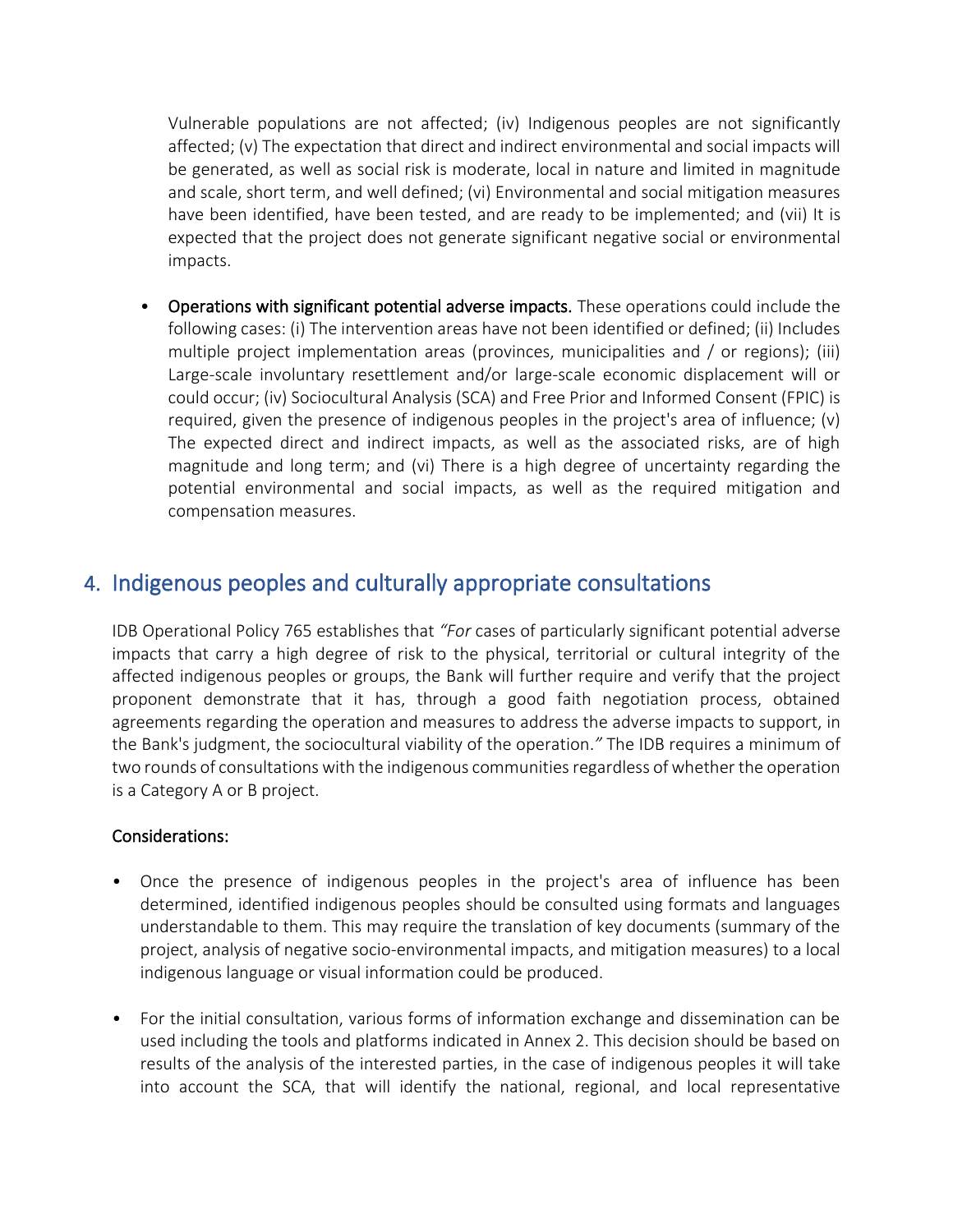organizations that are representative of indigenous peoples in the area of influence of the project. Through these instances, there should be agreement on the scope and modality of the virtual consultation with the possible affected parties. The impacts of a project may include environmental, social, and cultural impacts.

- It is recommended that the first virtual consultation be based on the identification of possible impacts that could significantly affect indigenous peoples, as well as an approach to the ways to mitigate them.
- Language is another element to be considered in virtual consultations with indigenous peoples. The translations into indigenous languages, if necessary, should be prioritized with the representative organizations. If interpreters are required, they should be people with knowledge of the local context and with the trust of the consulted community.

#### Agreements through good faith negotiations: free, prior, and informed consent

- IDB Operational Policy 765 requires that an agreement or a free, prior, and informed consent (FPIC) be reached with indigenous peoples in the "cases of particularly significant potential adverse impacts that carry a high degree of risk to the physical, territorial or cultural integrity of the affected indigenous peoples or groups".
- It should be noted that in these operations, due to the impacts and mitigation options and compensation that requires agreements with individuals, families and/or indigenous communities directly affected, the consultation will not proceed virtually.

## <span id="page-11-0"></span>5. Virtual consultation process

The virtual consultation process should be prepared in collaboration with the IDB social and environmental safeguards specialists (ESG), who will follow internal guidelines to apply the principles and objectives of this public consultation guide in the context of COVID-19.

With the growing concern about the spread of COVID-19, there is an urgent need to adjust the consultation methodologies, as well as the constant participation of stakeholders in the stages of the project, taking into account the national laws and regulations established to face the emergency originated by COVID-19, for which virtual consultation represents an important tool.

The adoption of virtual consultation modalities may not achieve the participation of vulnerable groups and those who do not have access to alternative means of communication, due to multiple reasons given the conditions of each country. For this reason, it is recommended to work with representative organizations, following the steps described in section 6 of this note.

As part of the environmental assessment process, the virtual consultation will be prepared as a complement. It will be coordinated with the preparation of an Environmental and Social Analysis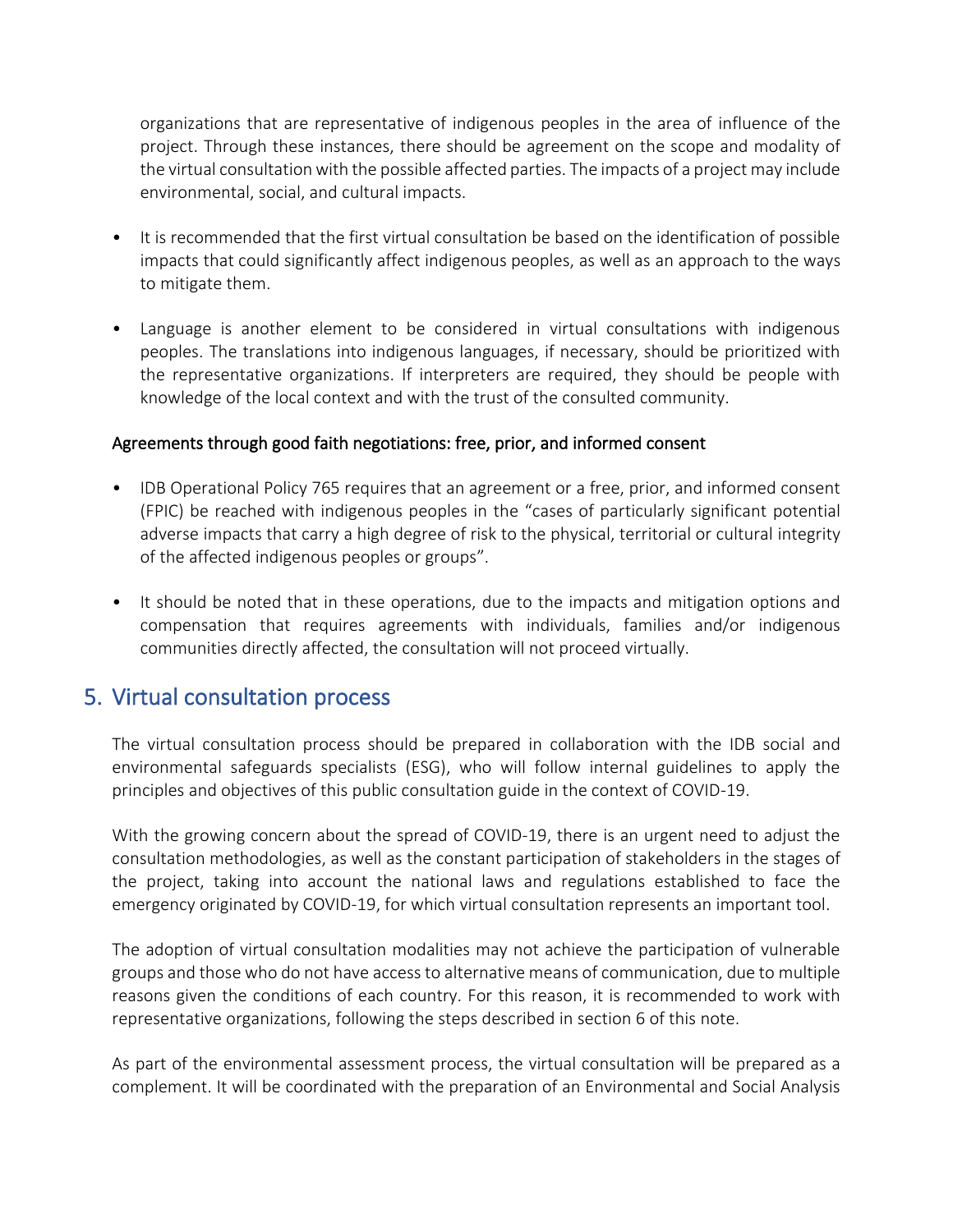(ESA) or an Strategic Environmental and Social Assessment (SESA), and in both cases with their respective Environmental and Social Management Plans (ESMP) or Strategic ESMP in the case of SESAs, including technical cooperation that have safeguards implications and that are part of the modalities mentioned in number 2.

The results of the virtual consultation work will be incorporated in the report of the respective environmental and social documents of the project. In the event that a consultant or consulting firm is hired to support the process, these, together with the PEU, must develop methodologies and materials for the consultation process - for example, interviews and work sessions with key stakeholders - all of this considering the status of the recommendations for social distance and limitations on bringing together the interested parties.

It will be necessary to identify the stakeholders of the public, private, civil society sectors (NGOs), negatively affected individuals and groups, beneficiaries, community organizations and members of indigenous communities and representatives of their organizations, if applicable. Likewise, the pertinent meetings should be coordinated, using appropriate methodologies for each group and in the case of indigenous peoples, include the relevant elements of free, prior, and informed consent and if necessary, in good faith negotiations, as well as measures consisting of mitigation and compensation for the impacts identified.

The participation of people with disabilities in virtual consultations will be ensured. For this reason, during the mapping of interest groups, it will be identified, among others, if the project has the potential to negatively affect people with disabilities. If within the interest groups people with disabilities are identified, direct invitations will be made to them and/or to the organizations that represent them, trying to ensure their participation in the consultations. In this sense, the PEU may improve the decision-making process by ensuring the integration and participation of disabled people. It should be noted that the experiences, concerns, and recommendations of people with disabilities will be extremely useful to mitigate the significant adverse impacts that they have experienced and recognized so that the projects do not generate significant adverse impacts to these populations.

The GA and/or the PEU team will be responsible for the following tasks:

- Conduct a virtual consultation plan that includes an analysis of the interested parties.
- Select the appropriate virtual forums and methods for the consultation process based on the socio-economic, technological, and cultural characteristics of the interested parties (See Annex 2).
- Carry out the identification of priority topics for consultations and relations with the interested parties.
- Provide prior information to interested parties.
- Design a virtual mechanism for complaints and claims that includes access via email, networks social, messaging services (WhatsApp), among others.
- Carry out the virtual consultation process with interested parties.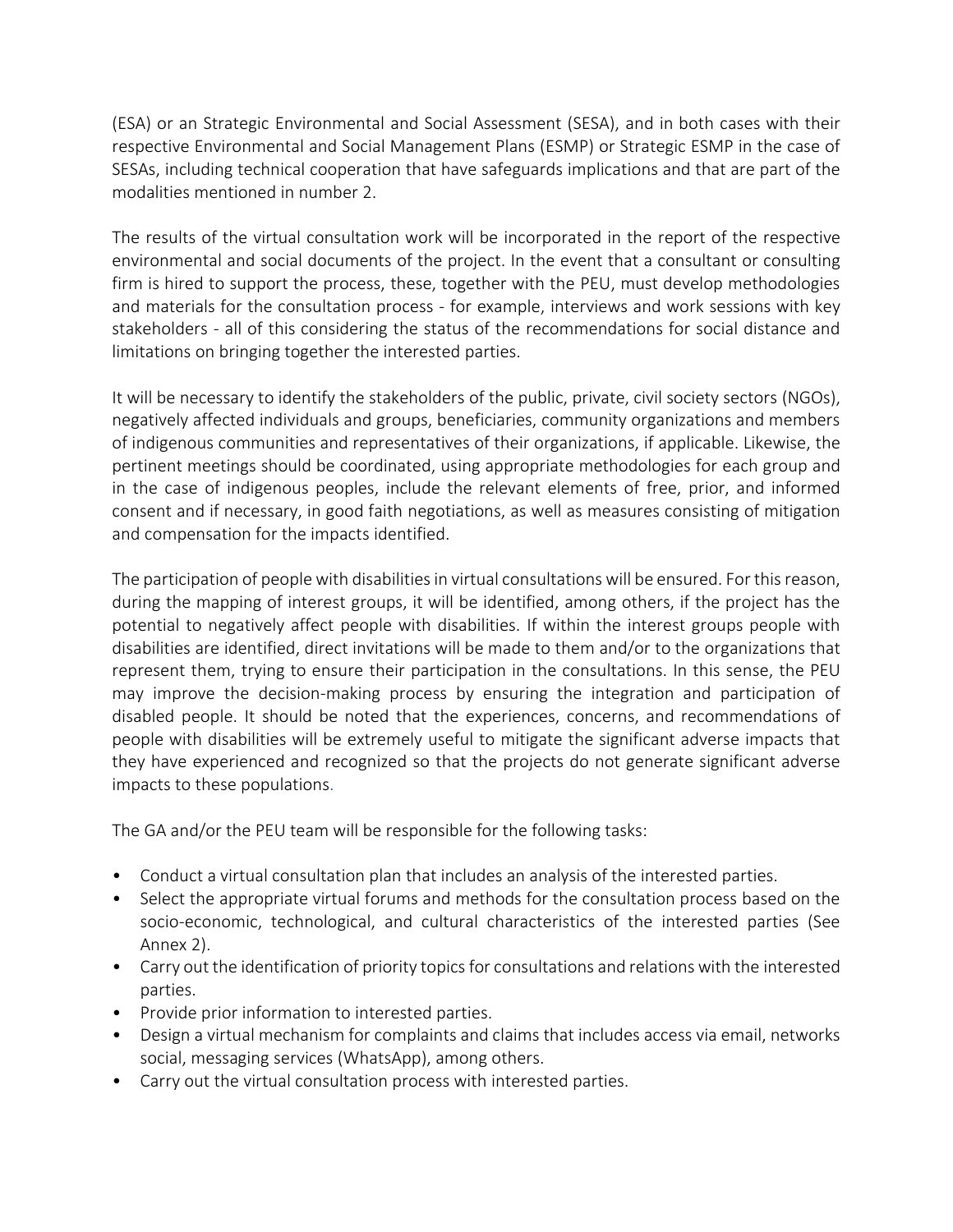- Document the virtual consultation through proceedings, executive summaries, minutes or other forms of documentation.
- Disseminate virtually the results of the interested parties consultation process.
- Ensure that interested party perspectives are reflected in design decisions and project implementation.
- Ensure that consultation with interested parties is ongoing during implementation or other phases of the operation.

# <span id="page-13-0"></span>6. Preparation, implementation, and documentation of the virtual consultation

Virtual consultations may be carried out sequentially with the aforementioned points, insofar as possible. Consultations with interested parties should be systematically documented as indicated in the steps below. This will allow the preservation of the evidence and contributions to the decisions made during the process of preparing the respective documentation and during the project cycle. Adequate documentation will allow different GAs and/or the PEU and the IDB to verify whether a virtual consultation process under the parameters described, was significant or not, based on the guidelines issued by the Bank (Meaningful Stakeholder Consultation, IDB, 2017 [www.iadb.org/consultations\)](https://translate.google.com/translate?hl=en&prev=_t&sl=es&tl=en&u=http://www.iadb.org/consultations). This is particularly important in situations such as the emergency caused by COVID 19 and the focus on virtual consultations.

### <span id="page-13-1"></span>(i) Identification of priority topics to consult

The priority issues will be identified from the analysis of the possible impacts that the activities of the operation could generate. The GA and the PEU should analyze the existing information to determine the priority issues that will need to be consulted, this through reviewing data sources and existing studies, including the identification of possible adverse socio-environmental impacts that the activities of the operation could generate (see annex 1).

## <span id="page-13-2"></span>(ii) Mapping and analysis of stakeholders and preparation of the virtual consultation plan

With the information from the relevant studies that are being carried out, such as the Environmental and Social Analysis (ESA) or the Strategic Environmental and Social Assessment (SESA), the possible adverse impacts will be identified as well as the relevant risks and opportunities and how they may affect different groups. For this reason, a specific analysis must be carried out to identify the interested parties (see below) who could participate in this type of virtual consultation. This includes the mapping based on secondary sources, internet or social networks of the people negatively affected by the project and that could be excluded from its benefits, with emphasis on poor and vulnerable groups. To ensure participation of interested parties, the preparation of the Consultation Plan must take into account, as a minimum, the following elements: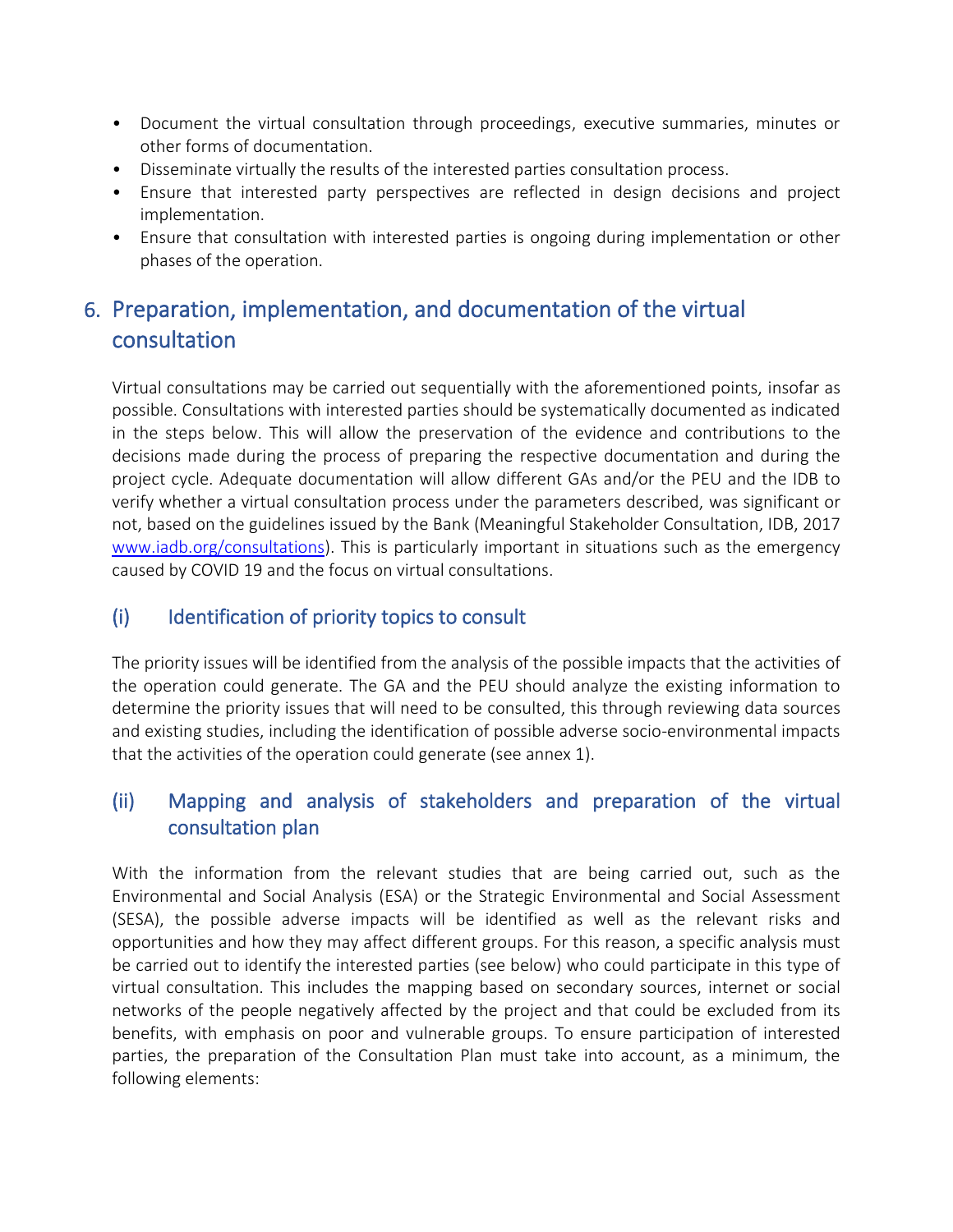- Identification of categories and subcategories of different interested parties based on secondary data.
- Nature of interest in the project, including probable impacts or benefits, or interests, positive or negative.
- Key characteristics (social situation, cultural factors, location, size, capacity organizational and degree of influence, vulnerability or social exclusion).
- Relationship of the project with each of the different groups (how to provide significant background information, virtual meetings will be used for key informants, focus groups, structured interviews, other options or formats to connect, etc.).

The virtual consultation plan will be updated whenever necessary, adding the following information:

- Main concerns and recommendations expressed during the virtual consultations by the different categories and subcategories of interested parties.
- The way that the project will respond to interested parties, on how their opinions have been reflected in the project decisions, or if applicable, the reason why they have been dismissed.
- How the project will engage with different groups of interested parties during the rest of the preparation and implementation.

### <span id="page-14-0"></span>(iii) Identification of virtual tools to be used for the consultation process

The proposed methodology includes the identification of virtual tools to be used for the consultation process: The Government Agencies (GA), the Project Executing Units (PEU), and their respective consultants will carry out a quick identification of the existing tools of virtual communication that exists at the level of the government agency (see Annex 2).

### <span id="page-14-1"></span>(iv) Information shared in advance

The GA, the PEU, and/or the consultant will document the detailed information transmitted electronically and tailored to specific stakeholder groups, prior to virtual consultation events. It is important to record the time allotted to interested parties to study and discuss the information internally, prior to the consultation event. Information should be organized according to following topics:

- The nature of the project and how it might affect different groups of interested parties locally.
- Simplified or summarized technical reports, in a format and language that facilitate reading.
- The format and medium with which interested parties find the information to be more useful (illustration, videos, role-play, and others).
- Disclosure of the preliminary agenda on social networks with details of the events that summarize the topics to be discussed and how to connect and participate.
- The rights and responsibilities of people within the framework of the project or program.
- Digital formats and ways to access so that interested parties can contribute to design and implementation of the project.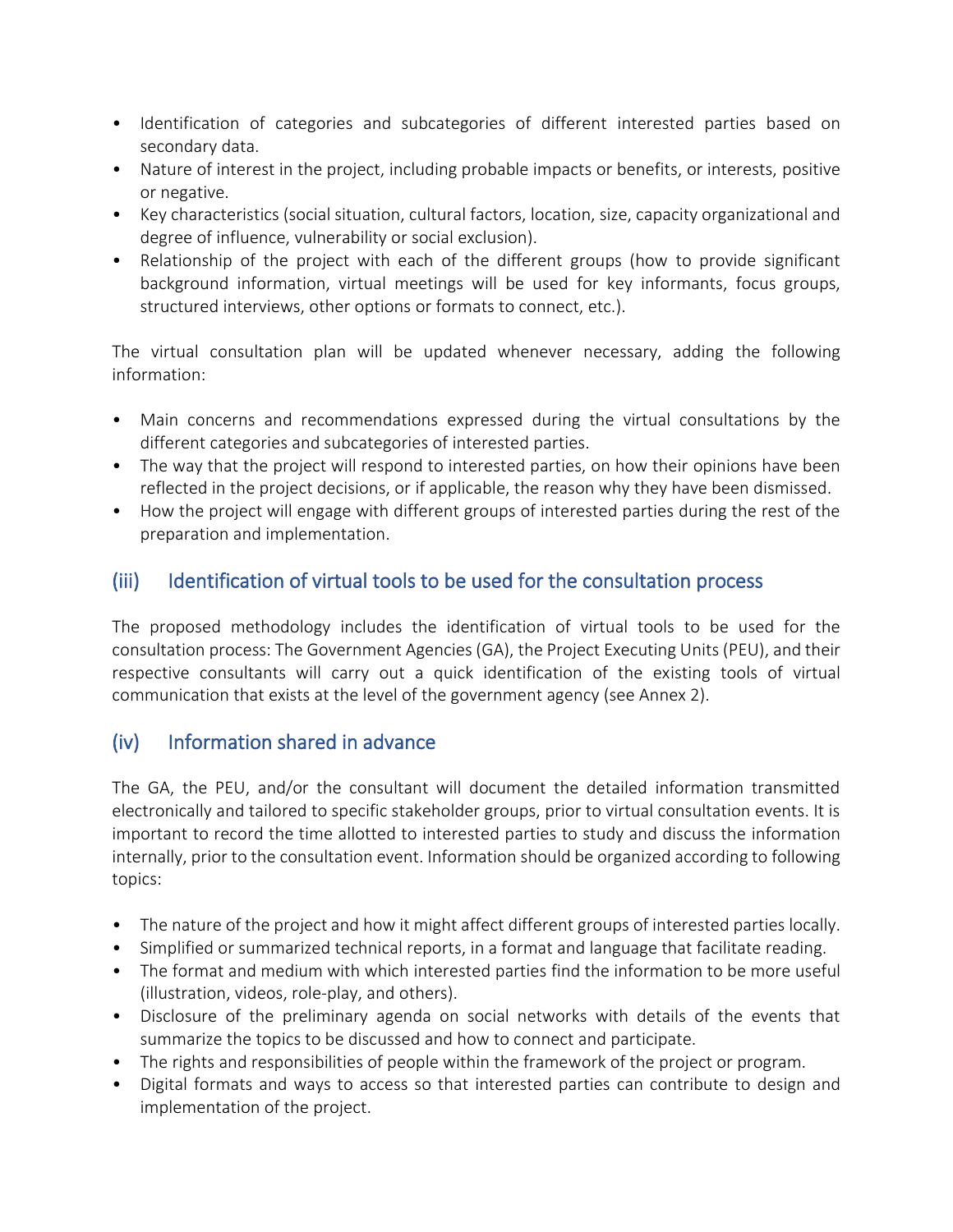## <span id="page-15-0"></span>(v) Suitable virtual forums and methods for the consultation process based on the socio-economic, technological, and cultural characteristics of interested parties

The GA and/or the PEU will ensure that each of the identified stakeholder groups and subgroups are represented in the analysis and have an opportunity to express their opinions. Additional efforts will be made to ensure that marginal or vulnerable groups are not prevented from participating. The preferred approach combines stratified and selective sampling to identify relevant interested parties in the various groups and categories.

Before organizing the consultation events, the GA, the PEU will analyze if it is necessary to implement orientation sessions or awareness sessions for the authorities involved in the project, in order to disseminate information about the project and ensure that all opinions and concerns of interested parties are heard, respected, and understood. In the same way, the consultant will assess the ability of interested parties to take part in an event and consider whether additional support is required.

## <span id="page-15-1"></span>(vi) Alternative methods of virtual consultations

As described in the previous section, it is advisable to carry out the virtual consultation process since, during the course of it, the various participating stakeholders can share, discuss, and exchange with others their views on the project, enriching the discussion and allowing the identification of common visions and the differences between the different actors. However, there is the possibility that it may not be possible to conduct the consultation under this modality, due to the limitations inherent in the emergence of COVID-19 and the difficulties of coordinating the agendas of the different actors identified. Or, that the consultation be carried out in the form of a forum with simultaneous participation of interested groups, and one or more key sectors (vulnerable groups living far from access to virtual media) may not be able to participate.

In this case, an alternative method to virtual consultation is through interviews focused on key representatives and informants, who will regularly be qualified individuals from the interested parties, who can contribute relevant information. Such interviews can be conducted carried out using different virtual communication applications (WhatsApp, Skype, Zoom, Teams, etc.), or through phone calls. For this outcome, the same procedures outlined in previous chapters should be applied, such as the provision of prior information (section 6.iv), as well as the development of the interview, and its documentation must adhere to what is established in section 6.v above.

Documentation containing the results of the consultation carried out in the form of individual interviews should, once completed, be published and distributed to all groups of stakeholders who participated in the process so that everyone knows the points of view and opinions expressed by the other sectors.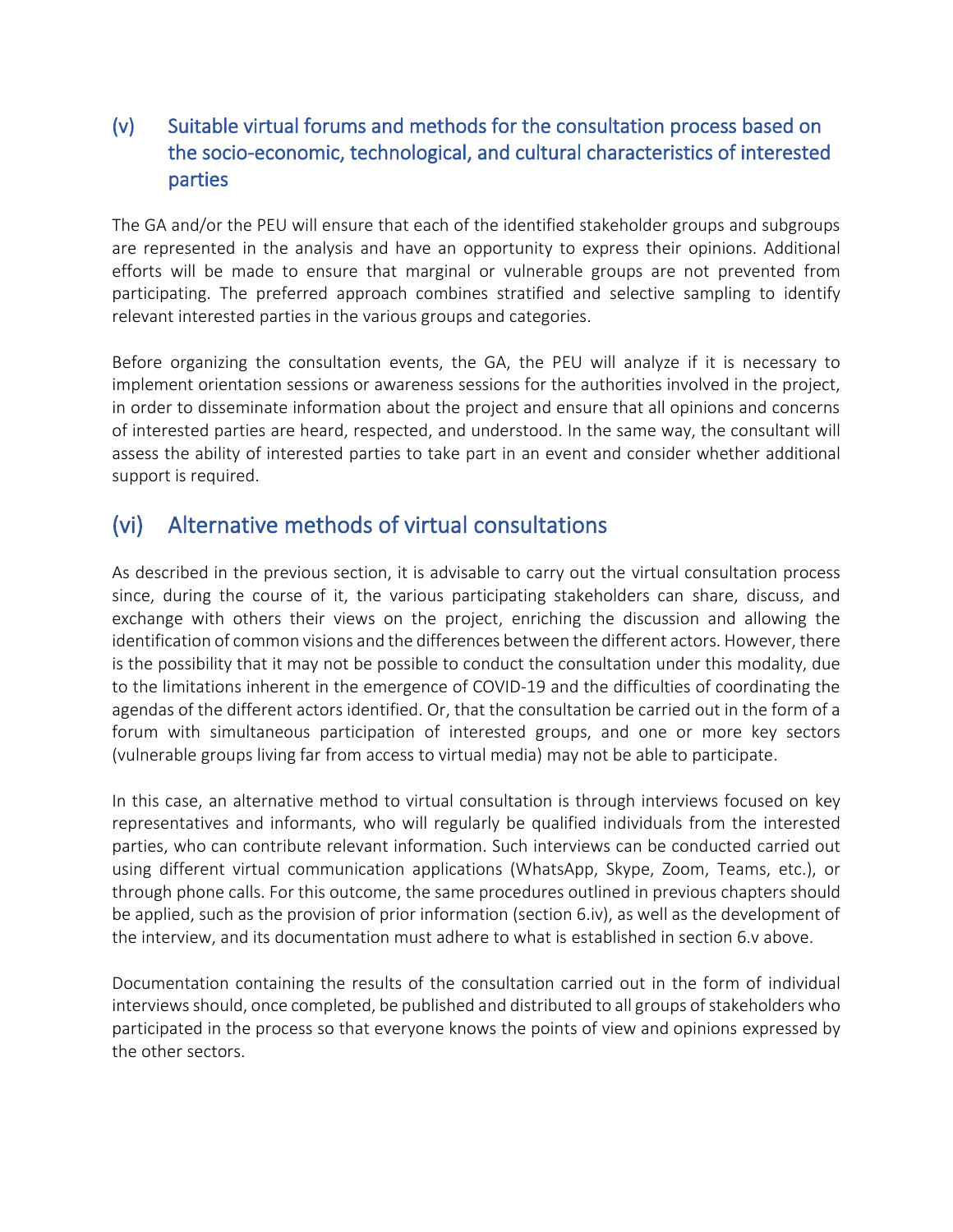The IDB reserves the right to evaluate, at the end of the consultation process that was carried out under this modality and based on the documentation received by the Executors, whether this process can be considered significant, and if not, it may require that complementary consultation processes be carried out during the preparation and/or execution of the project in question.

## <span id="page-16-0"></span>(vii) Grievance Mechanism (GM)

The Operation must implement a mechanism to manage complaints and claims according to the nature of the operation and that facilitates remote access to the complaints and claims that the Operation may cause.

The GM should be established based on the analysis of priority issues, through the process of evaluation described above. Its structure and function should be discussed with the groups of affected parties.

The GA and/or PEU will verify that the design of the GM is proportional to the risk and complexity of the project with the following objectives, in accordance with the IDB's socio-environmental policies:

- Support the decision-making of this GM in relation to the design and development of the project.
- Serve as a mechanism for timely resolution of difficulties and prevent escalation of problems towards social conflict.
- Provide a resource and accountability mechanism for the agencies in charge of implementing the project, so that they can be held accountable for project actions, and people can seek and find resolution when necessary.

The consultant, in coordination with the GA and/or PEU, will guarantee that the established GM:

- Is integrated into the project's environmental and social management system.
- Is designed, in part, based on recommendations of the interested parties.
- Is known by affected people and is easily accessible by establishing multiple means of effective access (face-to-face, email, website, WhatsApp, phone, etc.).
- Has the mandate and authority to address and resolve concerns raised by the interested parties and to influence the decisions of design and implementation of the project.

## <span id="page-16-1"></span>(viii) Documentation and disclosure

To verify whether a consultation process is significant or not, the GA and / or PEU must retain the evidence and the contributions made to the decisions made during project preparation. This is especially important in situations where there may be difficulties or opposition to the project.

The documentation of the consultation process with interested parties includes:

• A written record and minutes of consultation events with a list of participants including: contact information and representatives of the authorities of the project.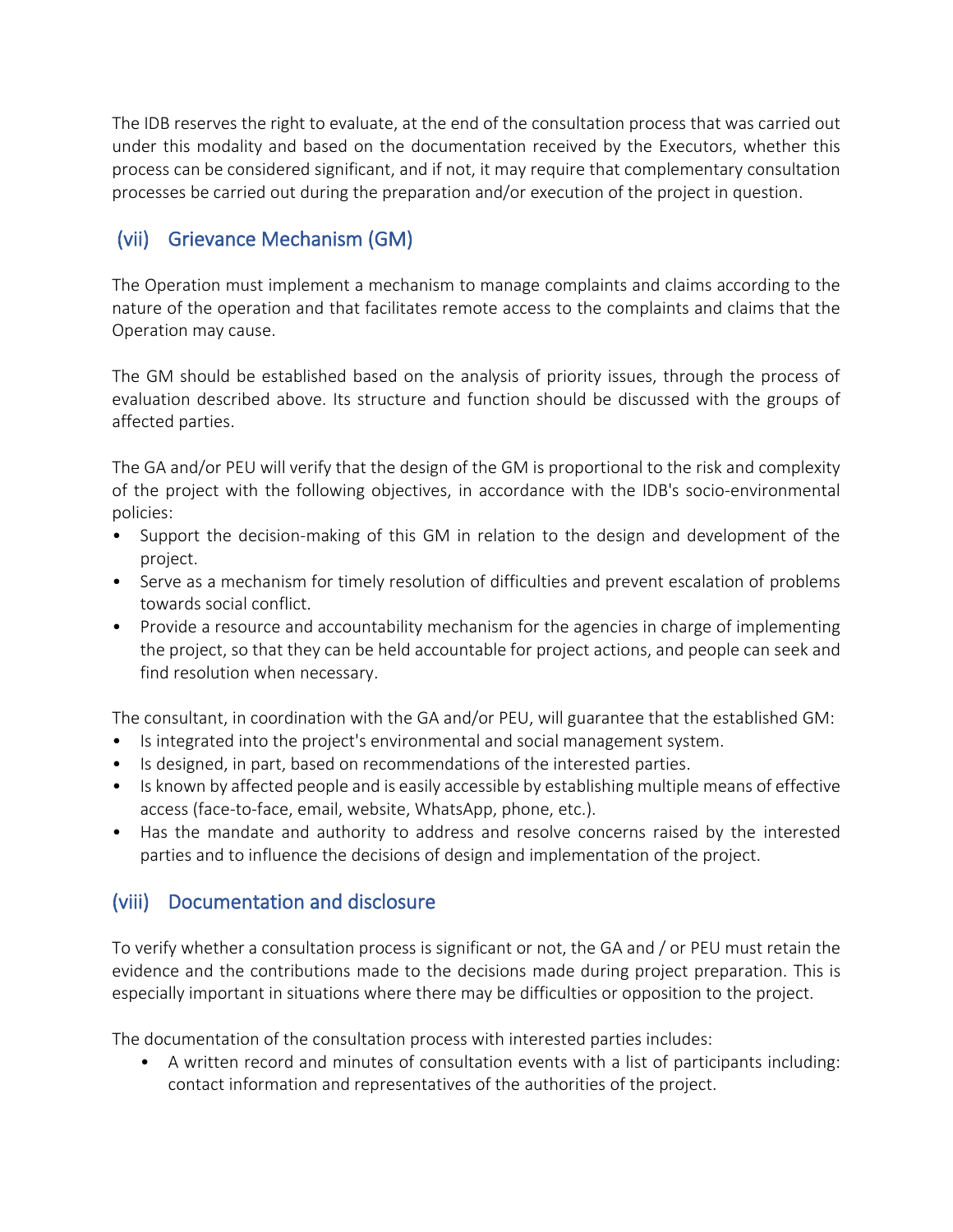- Virtual photographs, image or sound recordings, when appropriate, after having made a clear explanation of the purpose of the recording and having obtained the agreement of the participants.
- The "Chatham House Rules"<sup>6</sup> can be applied where appropriate, and respect for full confidentiality if requested.
- Clear and accessible evidence for all that an agreement has been reached, in those cases where that a consent or agreement is required.

### <span id="page-17-0"></span>(ix) Ongoing consultation with stakeholders during implementation

Regularly, the GA and/or the PEU will inform the affected people about the progress of the implementation plans that concerns them. Likewise, the GA and/or the PEU must verify that the interested parties have the opportunity to communicate with project authorities without fear of intimidation or retaliation, and that they will have access to the GM.

In the event that significant changes occur in a project, the GA and/or the PEU must inform and consult the relevant interested parties. In this case, the GA and/or the PEU will be responsible for identifying new interested parties that may arise.

<sup>6</sup> When a meeting, or part of a meeting, is called under the Chatham House Rule, the participants have the right to use the information they receive, but the identity and affiliation of the speaker, or any other participant at least, cannot be disclosed that they authorize it.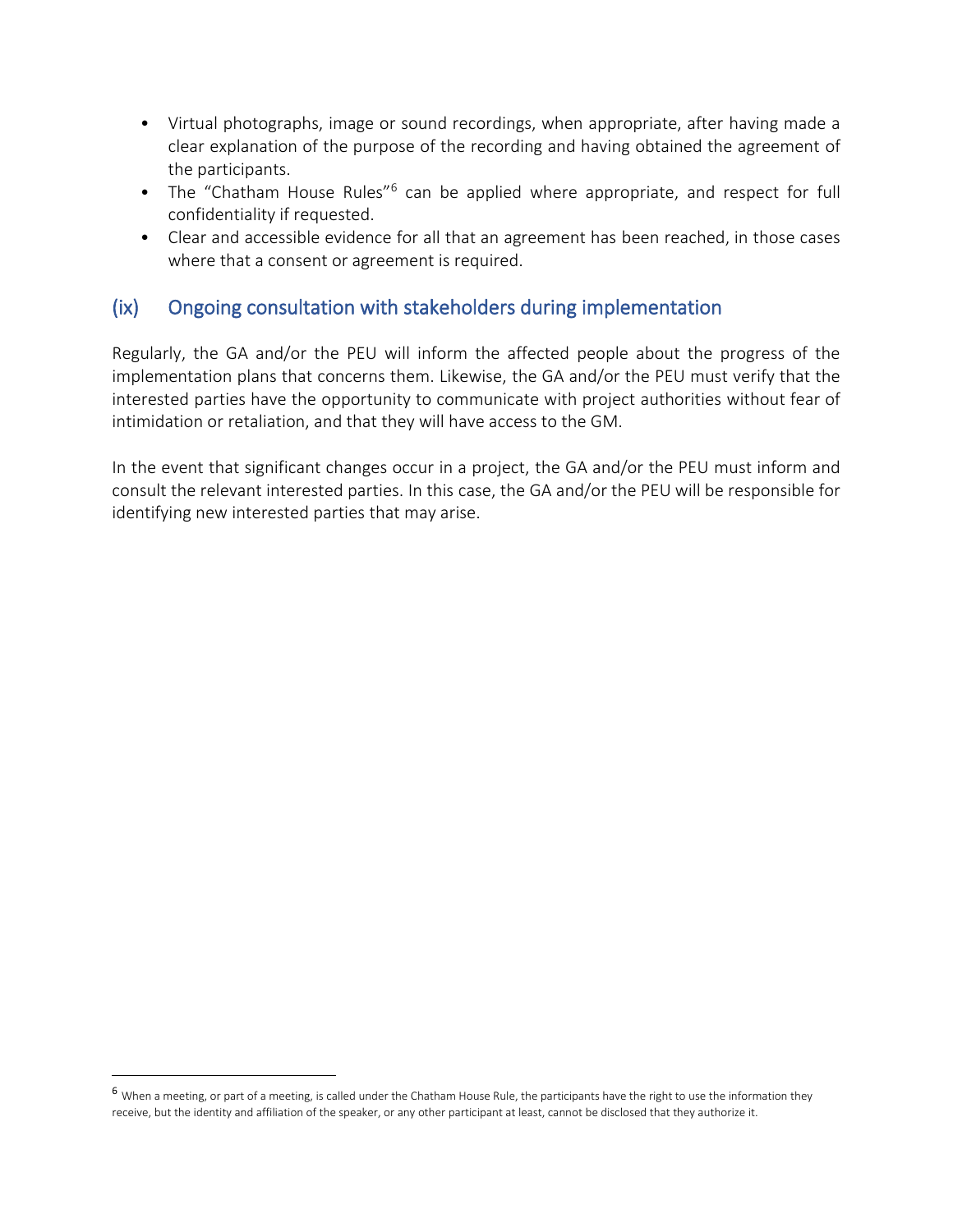# Annex 1. Description of virtual consultation scenarios

<span id="page-18-0"></span>

|                                                                                        | <b>DESCRIPTION OF</b>                                                                                |                                                                                                                                                                                                                                                                                                                                    | <b>KEY ACTIONS</b>                                                                                                                                                                                                                                                                                                                                                                                                                       | <b>CONTRACTUAL CONDITIONS</b>                                                                                                                                                                                                                                                                                                                                                                                                               |
|----------------------------------------------------------------------------------------|------------------------------------------------------------------------------------------------------|------------------------------------------------------------------------------------------------------------------------------------------------------------------------------------------------------------------------------------------------------------------------------------------------------------------------------------|------------------------------------------------------------------------------------------------------------------------------------------------------------------------------------------------------------------------------------------------------------------------------------------------------------------------------------------------------------------------------------------------------------------------------------------|---------------------------------------------------------------------------------------------------------------------------------------------------------------------------------------------------------------------------------------------------------------------------------------------------------------------------------------------------------------------------------------------------------------------------------------------|
| SCENARIO/PROJECT                                                                       | <b>SCENARIO</b><br>Projects in phases of<br>preparation or execution                                 | <b>Documents</b>                                                                                                                                                                                                                                                                                                                   | <b>Consultations</b>                                                                                                                                                                                                                                                                                                                                                                                                                     | Refers to the consultations<br>(without detriment to the<br>other identified conditions)                                                                                                                                                                                                                                                                                                                                                    |
| ESIA/ESMP completed<br>Adverse social impacts not<br>significant                       | Environmental and social<br>documents meet requirements<br>for publication.<br>Pending consultations | ■ Existing ESIA/ESMP                                                                                                                                                                                                                                                                                                               | Virtual consultation with interested<br>parties should include:<br>(i) platforms with free and easy<br>access for the affected population<br>to participate<br>(ii) assistance and representation of<br>directly affected and vulnerable<br>population<br>(ii) other interested parties (e.g.,<br>civil society organizations, NGOs,<br>neighborhood associations, trade<br>associations, unions, community<br>boards, civic committees) | Before the start of each of the<br>works, must ensure:<br>New round of virtual<br>consultations focused on<br>affected vulnerable population<br>and other interested parties.<br>Have digital platforms,<br>$\blacksquare$<br>messaging groups and other<br>available means to document<br>queries and include as part of<br>the updated ESMP.<br>Publication of the updated<br>$\blacksquare$<br>ESMP.                                     |
| ESIA/ESMP incomplete or to be<br>prepared<br>Adverse social impacts not<br>significant | Social documents not suitable<br>for publication or still pending<br>Pending consultations           | Consider preparing a<br>Strategic Plan (ESMP-E)<br>from an existing<br>ESIA/ESMP or prepare it in<br>its entirety. In both cases,<br>use secondary information<br>available and complement<br>it with:<br>Satellite images (Google<br>Earth)<br>Geographic Information<br>Systems (GIS), ArcGIS,<br>indigenous territories<br>maps | Focused virtual consultations, with<br>key stakeholders that should<br>include:<br>(i) platforms with open access so<br>that the affected population can<br>participate;<br>(ii) representation of the<br>population directly affected and<br>(ii) other interested parties (e.g.,<br>civil society organizations, NGOs,<br>neighborhood associations, trade<br>associations, unions, community<br>boards, civic committees)             | Before the start of the first work<br>program, must ensure:<br>Update Strategic Consultation<br>п<br>Plan<br>Before the start of each of the works<br>must ensure:<br>Conduct virtual consultation<br>$\blacksquare$<br>with affected population and<br>interested parties<br>Have digital platforms,<br>$\blacksquare$<br>messaging groups and other<br>available means to document<br>queries and include as part of<br>the updated ESMP. |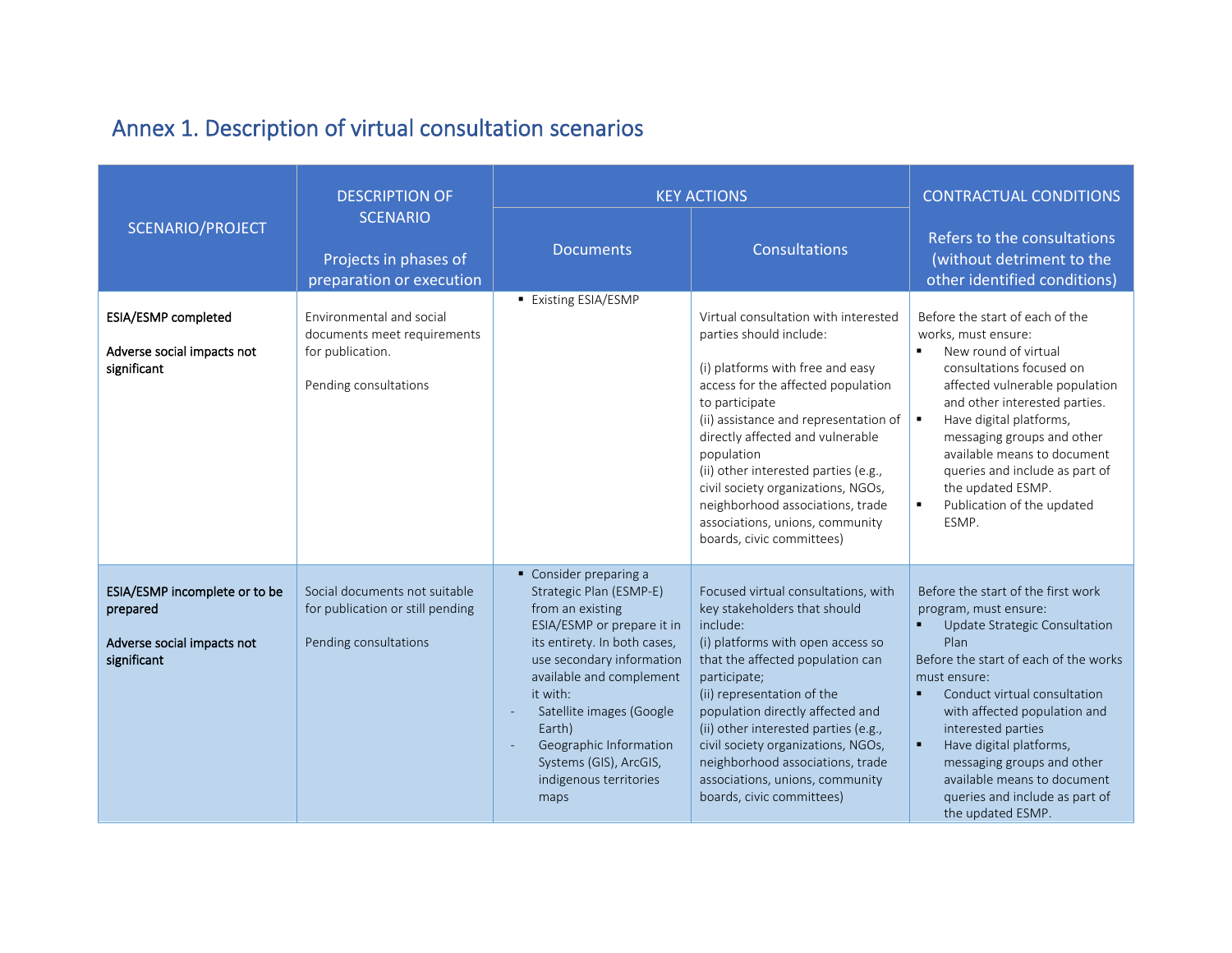|                                                                                                                                                                         |                                                                                                                                                                       | Information from<br>previous operations with<br>similar impacts<br>■ Identify key stakeholders<br>(mayors, community<br>boards, neighborhoods,<br>NGO <sub>s</sub> )<br>Prepare Strategic<br><b>Consultation Plan</b>                                                                          |                                                                                                                                                                                | Publication of the updated<br>ESMP.                                                                                                                                                                                                                                                                                                                                                                                                                                                                                                                                                                                                                                                               |
|-------------------------------------------------------------------------------------------------------------------------------------------------------------------------|-----------------------------------------------------------------------------------------------------------------------------------------------------------------------|------------------------------------------------------------------------------------------------------------------------------------------------------------------------------------------------------------------------------------------------------------------------------------------------|--------------------------------------------------------------------------------------------------------------------------------------------------------------------------------|---------------------------------------------------------------------------------------------------------------------------------------------------------------------------------------------------------------------------------------------------------------------------------------------------------------------------------------------------------------------------------------------------------------------------------------------------------------------------------------------------------------------------------------------------------------------------------------------------------------------------------------------------------------------------------------------------|
| ESIA/ESMP completed<br>Significant social impacts that<br>have a high degree of social risk<br>such as:<br>physical displacement,<br>economic displacement              | Social documents with suitable<br>information for publication<br>including Resettlement Plan<br>and/or Economic Restoration<br>Plan<br>Pending consultations          | ■ Existing ESIA/ESMP:<br>Resettlement Plan and/or<br>Economic Restoration Plan<br><b>Strategic Consultation Plan</b><br>with identified affected<br>parties Resettlement Plan<br>Strategic Consultation Plan<br>with affected parties<br>identified in the Economic<br><b>Restoration Plan</b> | Virtual consultations with parties<br>directly affected by resettlement<br>and/or economic restoration                                                                         | Prior to the award of the contract<br>for the works in question, must<br>ensure:<br>Update Strategic Plan for<br>٠<br>Consulting on the Resettlement<br>Plan<br>Update Strategic Plan for<br>٠<br>Consulting on the Economic<br><b>Restoration Plan</b><br>Consultations with population<br>$\blacksquare$<br>affected, including those<br>affected by resettlement and/or<br>economic restoration<br>Update Resettlement Plan<br>$\blacksquare$<br>Update Restoration Plan<br>٠<br>Have digital platforms, virtual<br>$\blacksquare$<br>message groups, and other<br>means available to document<br>queries and include as part of<br>the updated ESMP.<br>Publication of all updated plans<br>٠ |
| ESIA/ESMP incomplete or to be<br>prepared.<br>Significant social impacts that<br>have a high degree of risk such<br>as: physical displacement,<br>economic displacement | Social documents with<br>incomplete information for<br>publication or without<br>elaboration, without<br>Resettlement Plan and/or<br><b>Economic Restoration Plan</b> | Consider developing a<br>Strategic ESMP that<br>includes Resettlement<br>Plan and/or Restoration<br>Plan elaborated with<br>available secondary<br>information which<br>includes at least:                                                                                                     | Virtual consultations with affected<br>parties and/or representative<br>(sample) of directly and indirectly<br>affected parties by resettlement<br>and/or economic restoration | Prior to the call for bids for the work<br>in question, must ensure:<br>Update Resettlement Plan<br>Update Economic Restoration<br>$\blacksquare$<br>Plan                                                                                                                                                                                                                                                                                                                                                                                                                                                                                                                                         |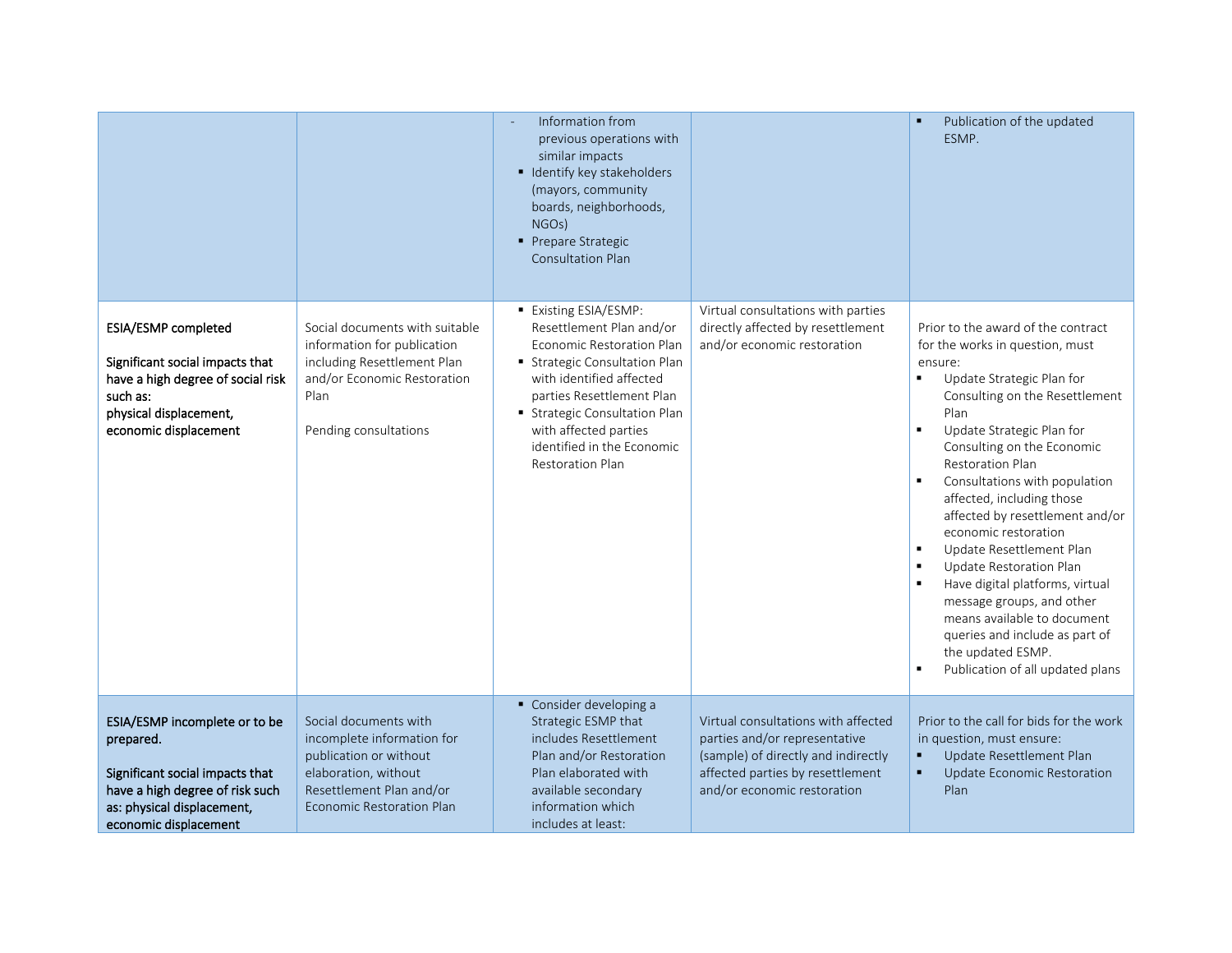|                                                                                     | Pending consultations                                                                                                      | Socio-economic<br>information of the area<br>Estimated number of<br>affected parties<br>Cadastral information<br>available in public<br>records<br>Types of damage<br>Compensation<br>alternatives<br>Eligibility matrix<br>Methodology for<br>calculating appraisals for<br>compensation and<br>assistance<br>Estimated budget<br><b>Strategic Consultation</b><br>Plan with affected parties<br>Use secondary information<br>available and complement it<br>with:<br>Satellite images (Google<br>Earth)<br>Geographic Information<br>Systems (GIS), ArcGIS or<br>QGIS, maps of indigenous<br>territories, maps of<br>natural and critical<br>habitats<br>Information from<br>previous operations with<br>similar impacts |                                                                                                                                                                                              | Update Strategic Plan for<br>Consulting on the Resettlement<br>Plan<br>Update Strategic Plan for<br>٠<br>Consulting on the Economic<br><b>Restoration Plan</b><br>Consultations with affected<br>population, including those<br>affected by resettlement and/or<br>economic restoration<br>Have digital platforms, virtual<br>٠<br>message groups and other<br>means available to document<br>queries and include as part of<br>the updated ESMP.<br>Publication of all updated plans |
|-------------------------------------------------------------------------------------|----------------------------------------------------------------------------------------------------------------------------|----------------------------------------------------------------------------------------------------------------------------------------------------------------------------------------------------------------------------------------------------------------------------------------------------------------------------------------------------------------------------------------------------------------------------------------------------------------------------------------------------------------------------------------------------------------------------------------------------------------------------------------------------------------------------------------------------------------------------|----------------------------------------------------------------------------------------------------------------------------------------------------------------------------------------------|---------------------------------------------------------------------------------------------------------------------------------------------------------------------------------------------------------------------------------------------------------------------------------------------------------------------------------------------------------------------------------------------------------------------------------------------------------------------------------------|
| ESIA/ESMP completed<br>Adverse impacts not significant<br>for indigenous population | Social documents with suitable<br>information for publication<br>including Sociocultural Analysis<br>Pending consultations | Existing ESIA/ESMP                                                                                                                                                                                                                                                                                                                                                                                                                                                                                                                                                                                                                                                                                                         | Virtual consultations, culturally<br>appropriate, with key stakeholders<br>which should include:<br>(i) platforms with free and easy<br>access for the affected population<br>to participate | Before the start of the work in<br>question, must ensure:<br>New round of consultations that are<br>culturally appropriate focused on<br>affected population indigenous and<br>other interested parties.                                                                                                                                                                                                                                                                              |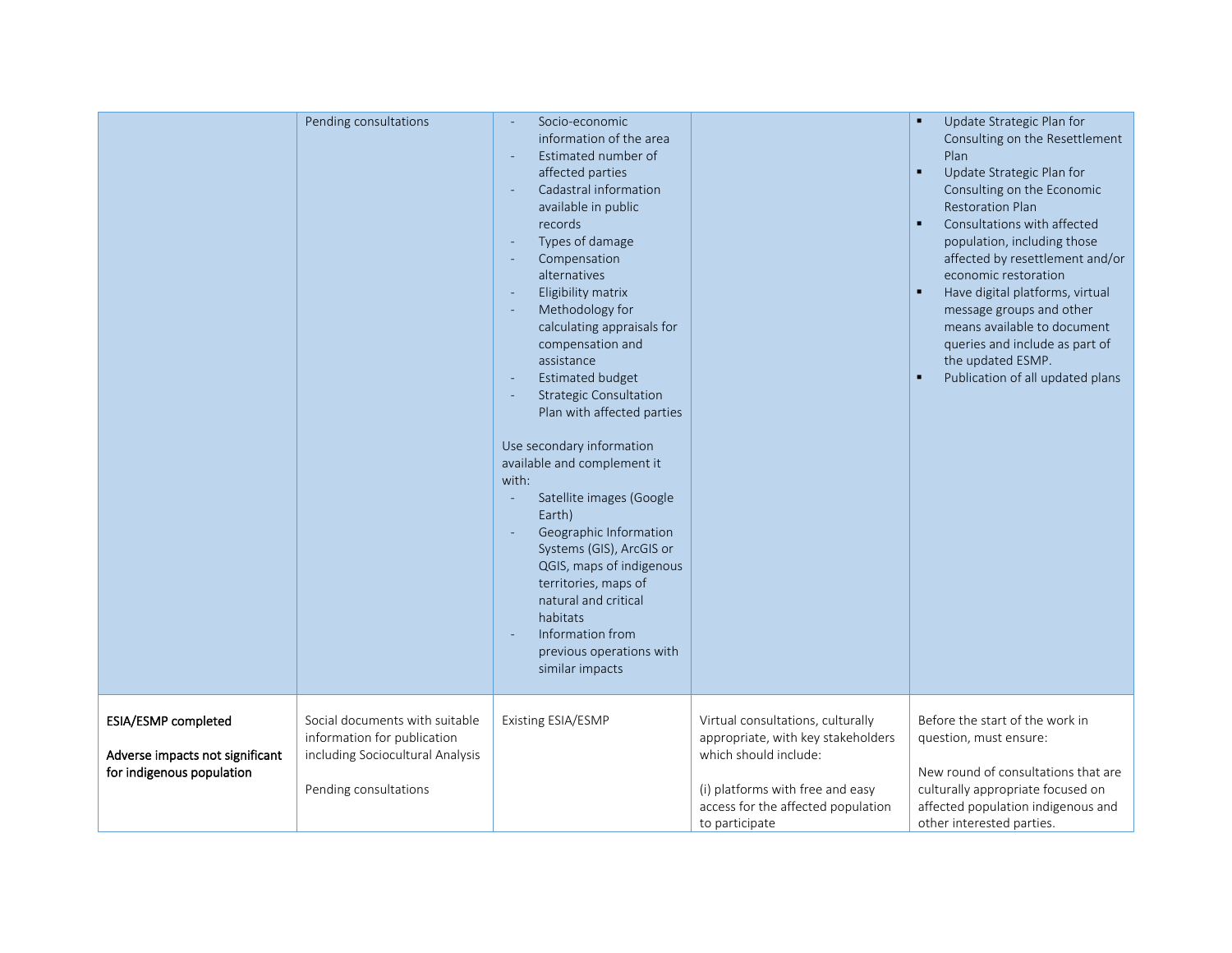|                                                                                                           |                                                                                                                                                               |                                                                                                                                                                                                                                                                                                                                                                                                                                                                                                                                                  | (ii) representativeness of the<br>directly affected indigenous<br>population and<br>(iii) other stakeholders of the<br>population in the area of influence<br>of the project (indigenous<br>organizations, leaders)                                                                                                                                                                                                                                                                                                                                                                                           | Have available means to document<br>queries and include as part of the<br>updated ESMP.<br>Publication of the updated ESMP.                                                                                                                                                                                                                                                                                                                                                                  |
|-----------------------------------------------------------------------------------------------------------|---------------------------------------------------------------------------------------------------------------------------------------------------------------|--------------------------------------------------------------------------------------------------------------------------------------------------------------------------------------------------------------------------------------------------------------------------------------------------------------------------------------------------------------------------------------------------------------------------------------------------------------------------------------------------------------------------------------------------|---------------------------------------------------------------------------------------------------------------------------------------------------------------------------------------------------------------------------------------------------------------------------------------------------------------------------------------------------------------------------------------------------------------------------------------------------------------------------------------------------------------------------------------------------------------------------------------------------------------|----------------------------------------------------------------------------------------------------------------------------------------------------------------------------------------------------------------------------------------------------------------------------------------------------------------------------------------------------------------------------------------------------------------------------------------------------------------------------------------------|
| ESIA/ESMP incomplete or to be<br>prepared<br>Adverse impacts not significant<br>for Indigenous population | Projects with non-significant<br>social impacts<br>Pending consultations                                                                                      | Perform Sociocultural Analysis<br>as part of a Strategic Plan<br>(ESMP-S). Use secondary<br>information available and<br>complement it with:<br>Maps of indigenous territories<br>Satellite images (Google Earth)<br>Geographic Information<br>Systems (GIS), ArcGIS<br>Information from previous<br>operations with similar impacts<br>Prepare or complement<br>Strategic Indigenous Plan,<br>including estimated budget<br>Prepare Consultation Plan in<br>follow-up to local governance,<br>for obtaining agreements in<br>good faith/consent | Virtual consultations with directly<br>and indirectly affected indigenous<br>people (sample) in the sphere of<br>influence, ensuring:<br>Platforms with free and easy access<br>for participation by the affected<br>population<br>Representativeness/Representation<br>of those consulted (authorities,<br>leaders, and local formal and<br>informal women leaders)<br>Confirmation of impacts and<br>benefits<br>Identification of the perspective of<br>those affected<br>Agree on the content and process<br>to update the Strategic Indigenous<br>Plan (estimated dates,<br>methodology, central themes) | Before the start of the work in<br>question, must ensure:<br>Update Strategic Consultation Plan<br>Update Strategic Indigenous Plan<br>Conduct culturally adequate<br>consultation with affected<br>indigenous population and<br>interested parties<br>Obtain agreements in good<br>faith/consent<br>Have digital platforms, virtual<br>message groups, and others means<br>available to document queries and<br>include as part of the updated<br>ESMP.<br>Publication of the updated ESMP. |
| ESIA/ESMP incomplete or to be<br>prepared<br>Adverse impacts significant for<br>indigenous population     | Projects with significant<br>negatives impacts (loss of land,<br>livelihoods, access to resources,<br>impacts on cultural identity<br>physical or intangible) | Perform Sociocultural<br>Analysis as part of a<br>Strategic Plan (ESMP-E).<br>Use available secondary<br>information and<br>complement it with:                                                                                                                                                                                                                                                                                                                                                                                                  | Virtual consultations with directly<br>and indirectly affected indigenous<br>people (sample) in the sphere of<br>influence, ensuring:<br>Representativeness/<br>٠<br>Representation of those                                                                                                                                                                                                                                                                                                                                                                                                                  | Before the call for bids for the work<br>in question, must ensure:<br>• Update Strategic Consultation Plan<br>· Update Strategic Indigenous Plan<br>· Conduct culturally appropriate<br>consultation with affected                                                                                                                                                                                                                                                                           |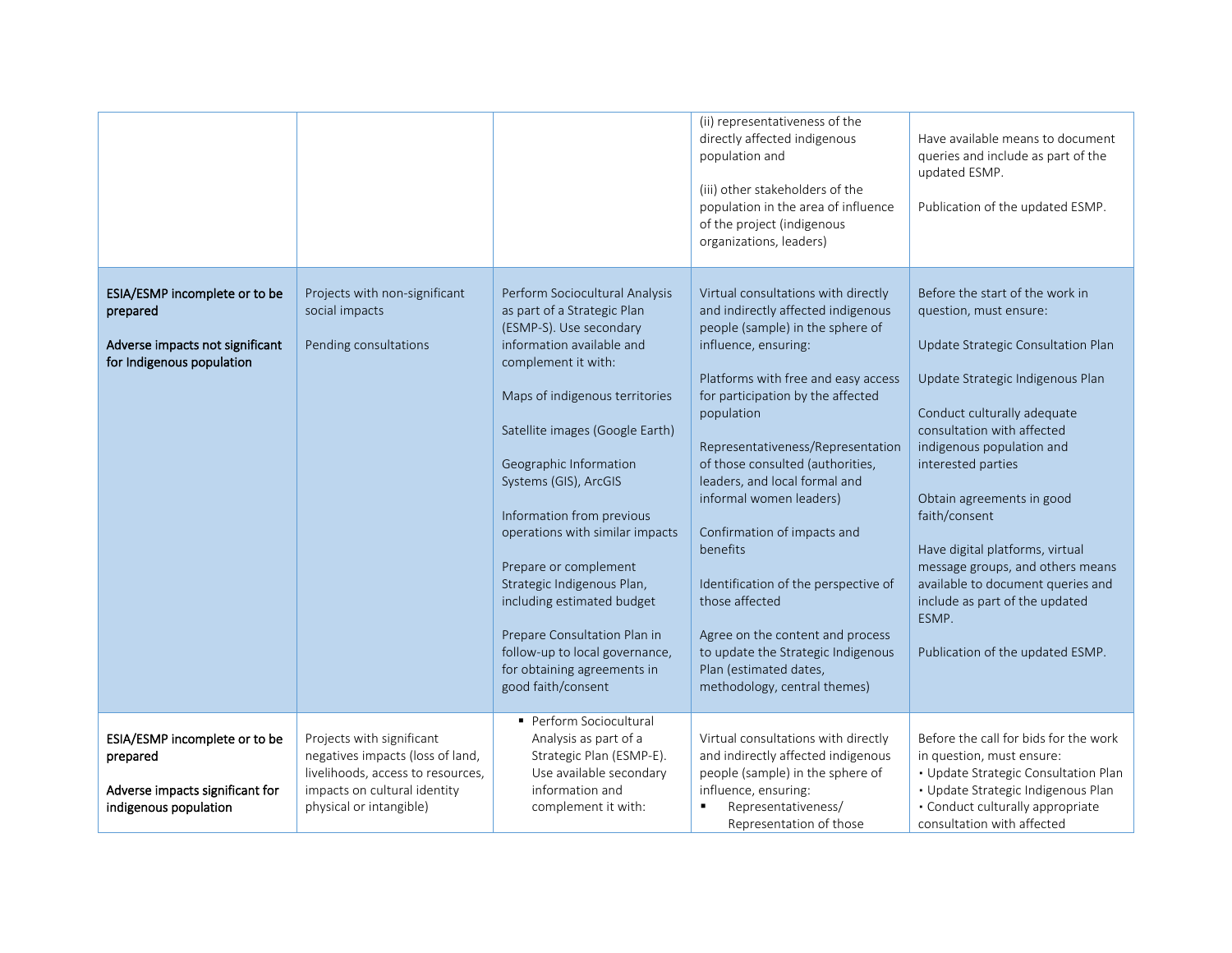| agreements in good faith<br>and consent |  | Pending consultations | Platform with free and<br>easy access so that the<br>affected population can<br>participate in the SCA<br>Indigenous territories<br>maps<br>Satellite images (Google<br>Earth)<br>Geographic information<br>systems e.g., ArcGIS,<br>QGIS.<br>Information from<br>$\overline{\phantom{a}}$<br>previous operations with<br>similar impacts<br>• Prepare or complement a<br>Strategic Indigenous Plan,<br>including estimated<br>budget<br>Prepare a Consultation<br>Plan in monitoring local<br>governance, to obtaining | consulted (authorities, formal<br>and informal leaders, and local<br>women leaders)<br>Confirmation of impacts and<br>٠<br>benefits<br>Identification of the<br>$\blacksquare$<br>perspective of those affected<br>Agree on the content and<br>$\blacksquare$<br>process to update the<br>Strategic Indigenous Plan<br>(estimated dates,<br>methodology, central themes) | indigenous population and<br>interested parties<br>• Obtain consent<br>• Have digital platforms, virtual<br>message groups, and other available<br>means available to document<br>queries and include as part of the<br>updated ESMP.<br>. Publication of the updated ESMP. |
|-----------------------------------------|--|-----------------------|-------------------------------------------------------------------------------------------------------------------------------------------------------------------------------------------------------------------------------------------------------------------------------------------------------------------------------------------------------------------------------------------------------------------------------------------------------------------------------------------------------------------------|--------------------------------------------------------------------------------------------------------------------------------------------------------------------------------------------------------------------------------------------------------------------------------------------------------------------------------------------------------------------------|-----------------------------------------------------------------------------------------------------------------------------------------------------------------------------------------------------------------------------------------------------------------------------|
|-----------------------------------------|--|-----------------------|-------------------------------------------------------------------------------------------------------------------------------------------------------------------------------------------------------------------------------------------------------------------------------------------------------------------------------------------------------------------------------------------------------------------------------------------------------------------------------------------------------------------------|--------------------------------------------------------------------------------------------------------------------------------------------------------------------------------------------------------------------------------------------------------------------------------------------------------------------------------------------------------------------------|-----------------------------------------------------------------------------------------------------------------------------------------------------------------------------------------------------------------------------------------------------------------------------|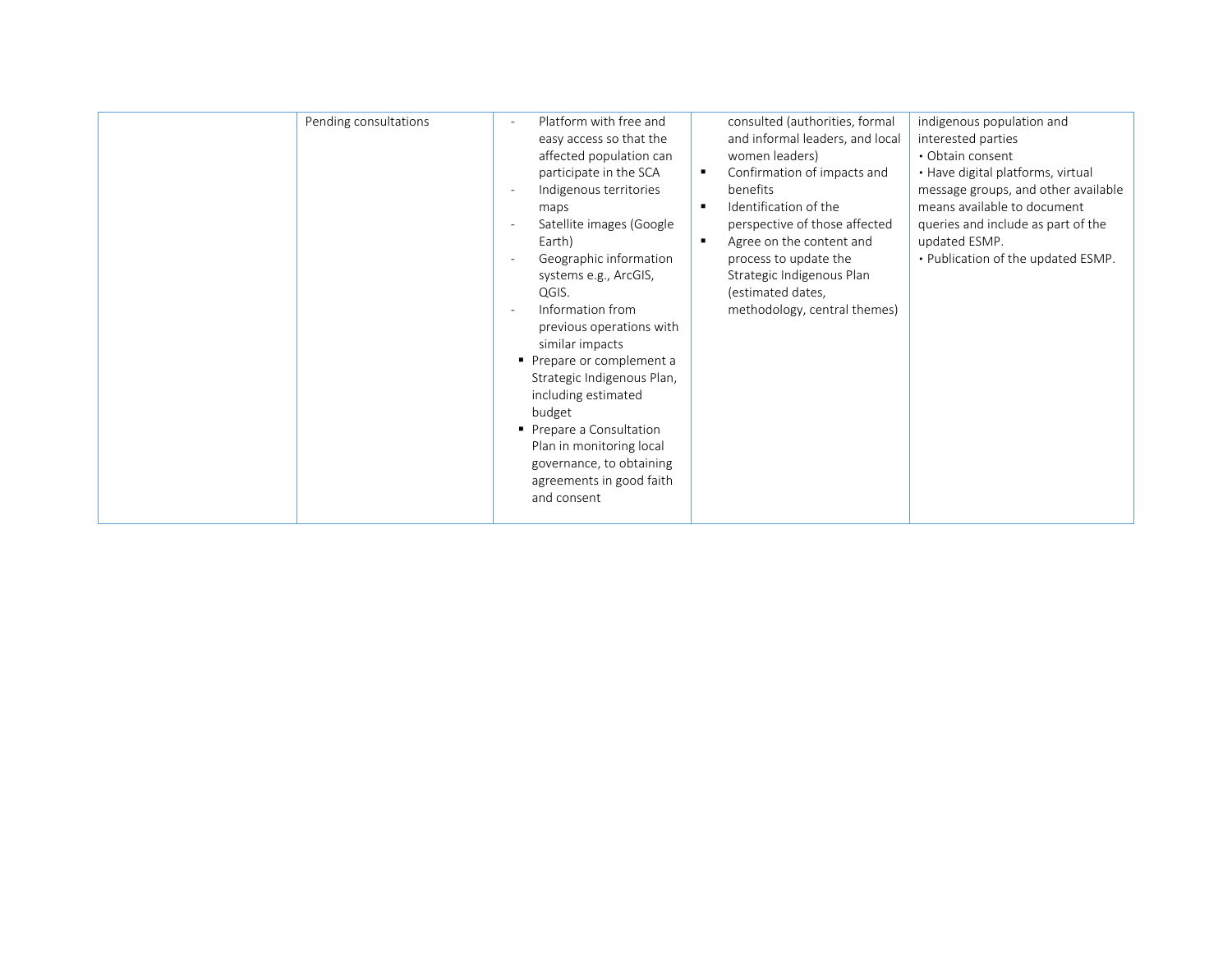# <span id="page-23-0"></span>Annex 2. Tools and use of virtual technology

#### **Tools and virtual technology in determining the scope of environmental and social documents**

During the phase of determining the scope of environmental and social documents, the restriction of movement and social distancing for COVID 19 causes difficulty in identifying the interested groups, as well as the environmental, social, and health and safety (ESHS) risks associated with the operation. In this context, the use of virtual technology will be of great importance for identifying interested parties, including indigenous peoples who are located in the area of influence of the operation and ESHS risks in rural and urban settings.

The following is a series of tools that can be used for the scope of environmental and social documents:

- Free mapping system (for example, Google Earth, Google Maps, Bing Maps, OpenStreetMap, LandMark). It allows the review of the project area: surrounding infrastructure, isolated communities and dwellings, indigenous communities and territories, economic activities, environmental characteristics such as protected areas, bodies of water, exposure to natural hazards, topography, changes in the landscape.
- Drone filming and photography. Drones provide a powerful means to capture data and information at a project site (for example, the presence of formal and informal housing, artificial features, cultural sites) that are not captured on official maps, while providing social distancing. Drone images can be used to take virtual tours of the project site. Drone images can also be used for consultation with interested parties.

#### • Interviews in virtual meetings and videoconference

The interested parties such as a community leader, local government officials, Indigenous leaders located in the program areas must be identified by the Government Agency (GA) with the support of the IDB and designated project consultants. The identified representatives can be interviewed by phone or audio conference. Interviewing these stakeholders will allow the EA (or the designated consultants) to obtain key information about relevant stakeholders and the environmental and social context in the program area. These interviews will also provide relevant information on existing information dissemination practices, such as accessibility to virtual technologies, the means of communication used by communities and by authorities for public announcements.

These may include:

Virtual Platforms: Common virtual platforms include the websites of the GA and their official websites on traditional social networks (for example, Facebook, Instagram). Information can be disseminated through messaging (for example, WhatsApp).

Traditional community press, radio, and television platforms and virtual platforms readily available and used by the local government and the GA.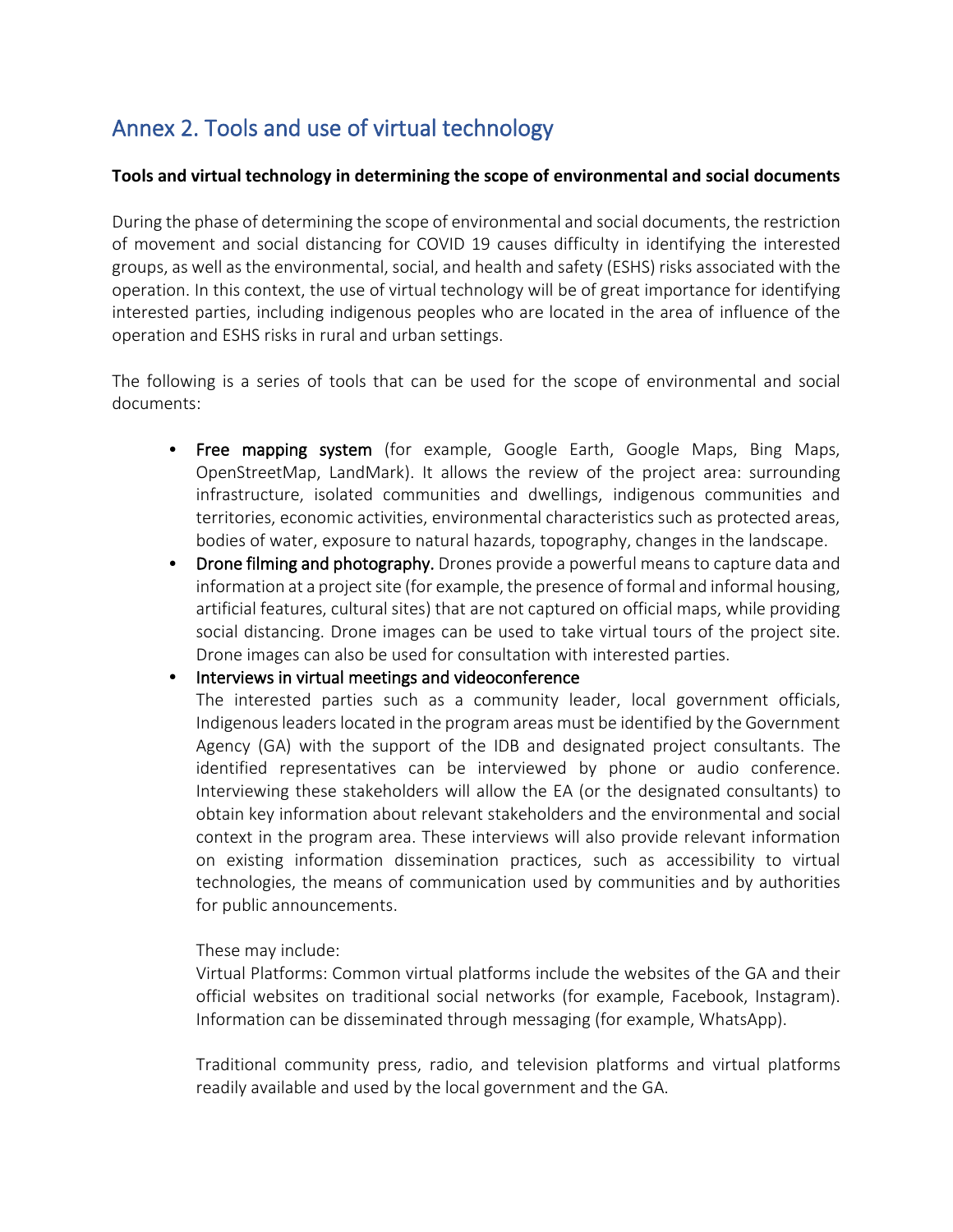Broadcast by email and/or instant messaging service (WhatsApp).

#### **Virtual methods - Consultation phase**

Due to the restrictions of movement and social distancing adopted by the impacts of COVID 19, an alternative possibility is to conduct consultations through virtual participation<sup>7</sup>.

In this sense, the following equipment and technologies necessary to organize a virtual consultation have been identified:

- Telephone, mail, and email: traditional media are particularly useful for consultation in areas with poor internet connection coverage or for ad-hoc/personalized engagement (for example, to contact the key interested parties individually).
- Virtual platforms to share information: this can include website associated with the PEU or with the operation. Virtual platforms can include social network accounts, such as a Facebook page, Twitter and / or Instagram of a PEU. The idea is to allow a route to obtain visibility for the PEU in social networks (checking the number of followers and the level of interactions on the website), in addition the support of the virtual community for the project and the PEU (reviewing the type and concern that the project generates through comments and inquiries received). Virtual platforms are particularly useful for reaching communities and interested parties in general.

Telephone messaging platforms such as WhatsApp and Facebook are widely used by the public. These means are mainly used by the community to share personal and private information. In closed and remote communities, these platforms can be used by the PEU to facilitate dissemination of project information.

• Virtual platforms for audio/video conferencing and live streaming: various options are available in the market and are generally free to use. The accessible platforms include Microsoft Teams, Microsoft Skype, WebEx, Zoom, YouTube, Facebook-live, among others. These platforms allow the audience to participate through conferences audio/video and live chat.

#### Key aspects to consider:

• Identify roles and responsibilities within the PEU dedicated to the management of the virtual communication (within and outside a digital platform).

A person or a team should be selected, depending on the size of the project within of the PEU, to ensure that all communication related tasks (including, among others, the organization of the consultation event and associated logistical requirements) are attended to effectively and in a timely manner.

• Establish a platform and effective two-way communication systems with all key and relevant interested parties (before and after the consultation event).

 $<sup>7</sup>$  In the case of Indigenous Peoples, virtual arrangements should be designed in a way culturally appropriate</sup>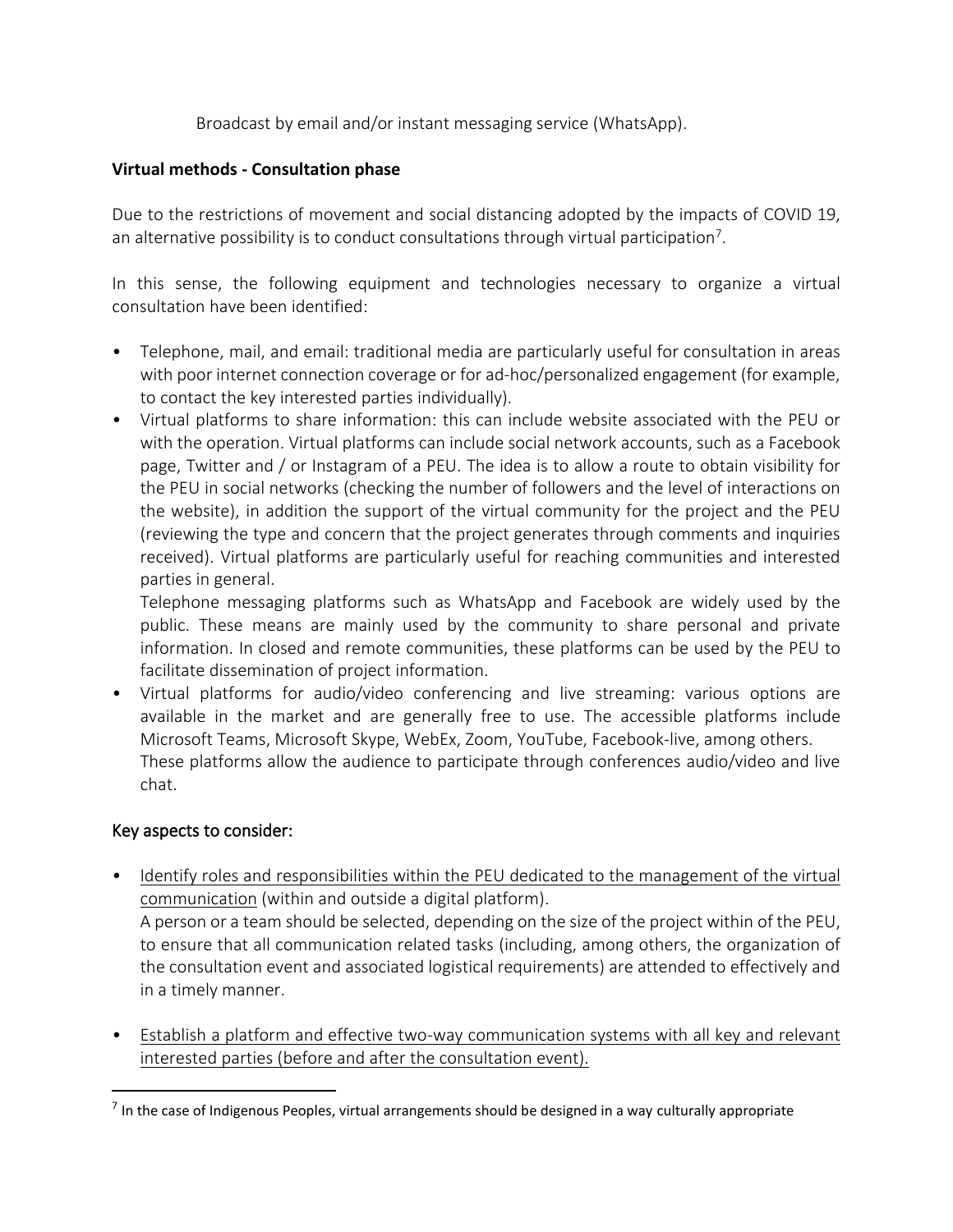This is usually ensured by providing interested parties various means to contact the PEU regarding the development of the project. A virtual platform should be provided to share information related to the project, including invitation to consultation events and gathering feedback from the community, comments, and eventual complaints (before, during, and after the public consultation). For this purpose, existing websites or pages social media website may be referred to (for example, Facebook) of the PEU or of affiliated parties (for example, partner organizations).

A suitable website should be chosen to share and publish information from the project according to level and type of affiliation with the GA and the Operation (if appropriate, the project information can be shared on the web pages of other authorities or organizations).

#### • Establish the type of virtual consultation to be conducted.

A virtual consultation can be conducted through videoconference or live transmission. The speakers can use a presentation (for example, in Power-Point) to support the delivery of the information and prompting reactions or queries.

In videoconferences, all participants could be consulted, and feedback provided through the video/audio calling service in real time. In the live broadcast, participants will be able to attend the event (via audio or video), however, the level of participation will be limited to live chat.

Although video conferencing proves to be more effective, it requires more logistical effort and appropriate equipment for all participants; as such, it is not considered appropriate for events involving the participation of a large audience.

A hybrid model can be suggested between the two options. In this option, the PEU, the speakers, selected key stakeholders, and principal representatives (head of communities, local authorities) can attend a restricted video conference or an in-person meeting (where and when possible). Other members from the community (such as the broad community) can follow the event through live stream (can still provide inputs via monitored live chat).

An appropriate platform for sharing the event should be identified. Many options are available and are free to use (for example, YouTube, Facebook, Zoom, WebEx).

• Ensure that appropriate equipment and service technology are available for all parties participating in the virtual consultation. Professional subcontracted companies can be hired to facilitate the logistical organization of the event.

Technical arrangements should focus on the following key aspects:

o Organize a registry of virtual assistants. Audience members who participate through videoconference must provide their name and organization. However, participants may be offered the option to participate anonymously (for example, via live chat).